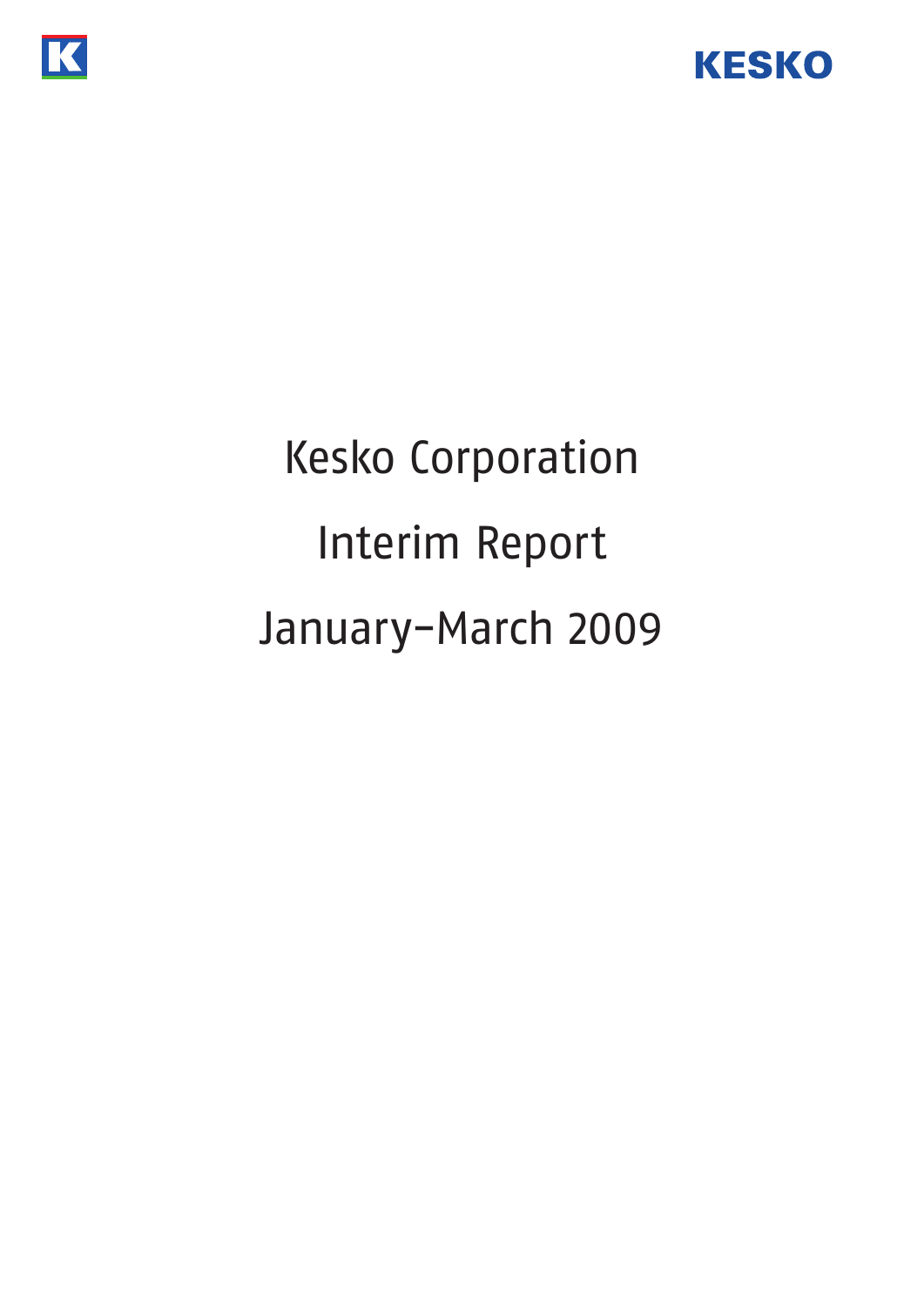Kesko Corporation Stock exchange release 28.4.2009 at 09.00 AM

## Interim financial report for the period 1 Jan.-31 Mar. 2009

In January-March 2009, the Group's net sales from continuing operations were €2,018 million, which is 11.4% down on the corresponding period of the previous year (€2,277 million). In January-March 2009, the operating profit excluding non-recurring items was €3.4 million (€36.6 million). The profit before tax was €18.2 million (€148.6 million). The whole Group's profit for the reporting period was €11.5 million (€120.0 million). The whole Group's earnings per share were €0.12 (€1.22).

| <b>Continuing operations</b>                                       | 1-3/2009 | 1-3/2008 |
|--------------------------------------------------------------------|----------|----------|
| Net sales, $\epsilon$ million                                      | 2,018    | 2,277    |
| Operating profit, $\epsilon$ million                               | 23.2     | 150.1    |
| Operating profit excluding non-recurring items, $\epsilon$ million | 3.4      | 36.6     |
| Profit before tax, € million                                       | 18.2     | 148.6    |
| Earnings/share, $\epsilon$ , diluted                               | 0.12     | 1.11     |
| Investments, $\epsilon$ million                                    | 51.5     | 60.3     |

#### **Whole Group**

| Earnings/share, diluted, $\epsilon$                         | 0.12    | 1.22    |
|-------------------------------------------------------------|---------|---------|
| Earnings/share excl. non-recurring items, basic, $\epsilon$ | $-0.03$ | 0.25    |
| Equity ratio, %                                             | 49.8    | 46.3    |
| Return on equity, %                                         | 2.4     | 25.1    |
| Return on capital employed, %                               | 4.2     | 30.1    |
| Cash flow from operating activities, $\epsilon$ million     | 6.8     | $-35.5$ |
| Cash flow from investing activities, $\epsilon$ million     | $-4.4$  | 52.6    |
| Equity/share, $\epsilon$                                    | 19.16   | 19.13   |

#### **JANUARY-MARCH 2009**

#### **CONTINUING OPERATIONS**

#### **Net sales and profit**

The Group's net sales in January-March 2009 were €2,018 million, which is 11.4% down on the corresponding period of the previous year (€2,277 million). Net sales decreased by 6.4% in Finland and by 31.3% abroad. Exports and foreign operations accounted for 15.6% (20.1%) of the net sales. The Group's net sales performance was affected by a decline in the construction markets, especially in the Nordic and the Baltic countries, and by a decrease in the sales of the car and machinery trade. A steady growth continued in the grocery trade.

In January-March, the K-Group's (i.e. Kesko's and the chain stores') retail and B-to-B sales (incl. VAT) totalled €2,866 million, a decrease of 8.7% on the corresponding period of the previous year.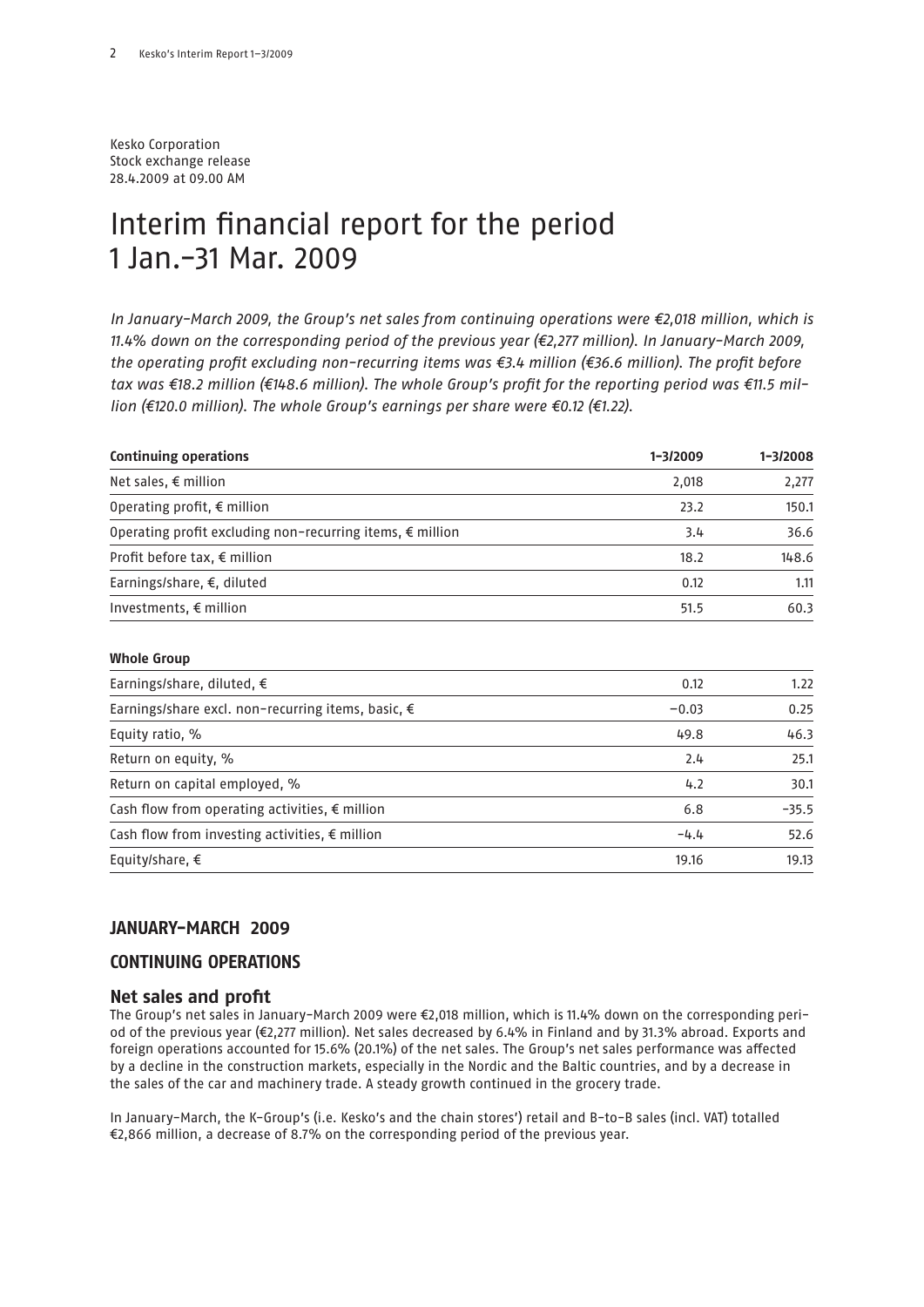The Group's profit before tax for January-March was €18.2 million (€148.6 million). The operating profit was €23.2 million (€150.1 million). The operating profit excluding non-recurring items was €3.4 million (€36.6 million), representing 0.2% (1.6%) of the net sales. The non-recurring income includes a €19.7 million gain on a property transaction between Kesko and the Kesko Pension Fund. The most significant non-recurring income items of the comparative period include a €103.2 million gain on property lease and sale arrangements between Kesko and Nordisk Renting Oy, and a €10.3 million gain on the disposal of K-Rahoitus Oy.

The smaller year-on-year operating profit excluding non-recurring items is due to a substantial decrease in the demand in the building and home improvement trade and the car and machinery trade. As a result of the weakening of the Baltic agricultural market, and the downsizing of the agricultural business, write-downs and expense provisions in a total amount of €9 million were recognised on Konekesko's Baltic operations.

The Group's earnings per share from continuing operations were €0.12 (€1.11). The Group's equity per share was €19.16 (€19.13).

#### **Investments**

In January-March, the Group's investments totalled €51.5 million (€60.3 million), which is 2.6% (2.6%) of the net sales. Investments in store sites were €42.3 million (€50.0 million) and other investments €9.1 million (€10.3 million). Investments in foreign operations represented 28.9% of total investments.

#### **Finance**

In January-March, the cash flow from operating activities was €6.8 million (€-35.5 million) and the cash flow from investing activities was €-4.4 million (€52.6 million). The cash flow from investing activities included €63.2 million (€117.2 million) of proceeds from the disposal of fixed assets.

At the end of the period, liquid assets totalled €458 million (€568 million). The amount was increased by €47 million in proceeds on loans based on the Employees' Pensions Act (TyEL), and a property and lease arrangement between Kesko and the Kesko Pension Fund contributing €50 million to the cash flow. At the end of the reporting period, the interest-bearing net debt was €43 million (€-35 million). The equity ratio was 49.8% (46.3%) and gearing 2.2% (-1.8%) at the end of the period.

In January-March, the Group's net financial expenses were €5.1 million (€1.4 million). They were increased by the €6.4 million cost for hedging Russian and Baltic foreign currency positions as a result of an increasing interest rate spread between the currencies.

#### **Taxes**

In January-March, the Group's taxes were €6.6 million (€37.5 million). The effective tax rate was 36.0% (24.7%), affected by the loss-making performances of foreign companies. Income tax has been calculated on the profit for the reporting period as a proportion of the estimated tax for the whole financial year.

#### **Personnel**

In January-March, the average number of personnel in the Kesko Group was 19,628 (21,150) converted into fulltime employees. In Finland, the average decrease was 426 people, while outside Finland it was 1,096.

At the end of March 2009, the total number of personnel was 23,326 (24,836), of whom 12,889 (13,254) worked in Finland and 10,437 (11,582) outside Finland. Compared with the end of March 2008, there was a decrease of 365 employees in Finland and 1,145 employees outside Finland.

Due to the decline in consumer demand, measures aimed at staff cost adjustment were continued in various operating activities of the Group. During the reporting period, the Group's staff cost decreased by €9 million (6.3%) compared with the first quarter of the comparative year.

#### **Market review**

According to Statistics Finland, in January-February, the value of the Finnish retail trade sales decreased by 2.2% compared with the previous year, and in February by 5.8% compared with February 2008. The consumer price inflation, calculated by Statistics Finland, stood at an average of 1.6% in January-March.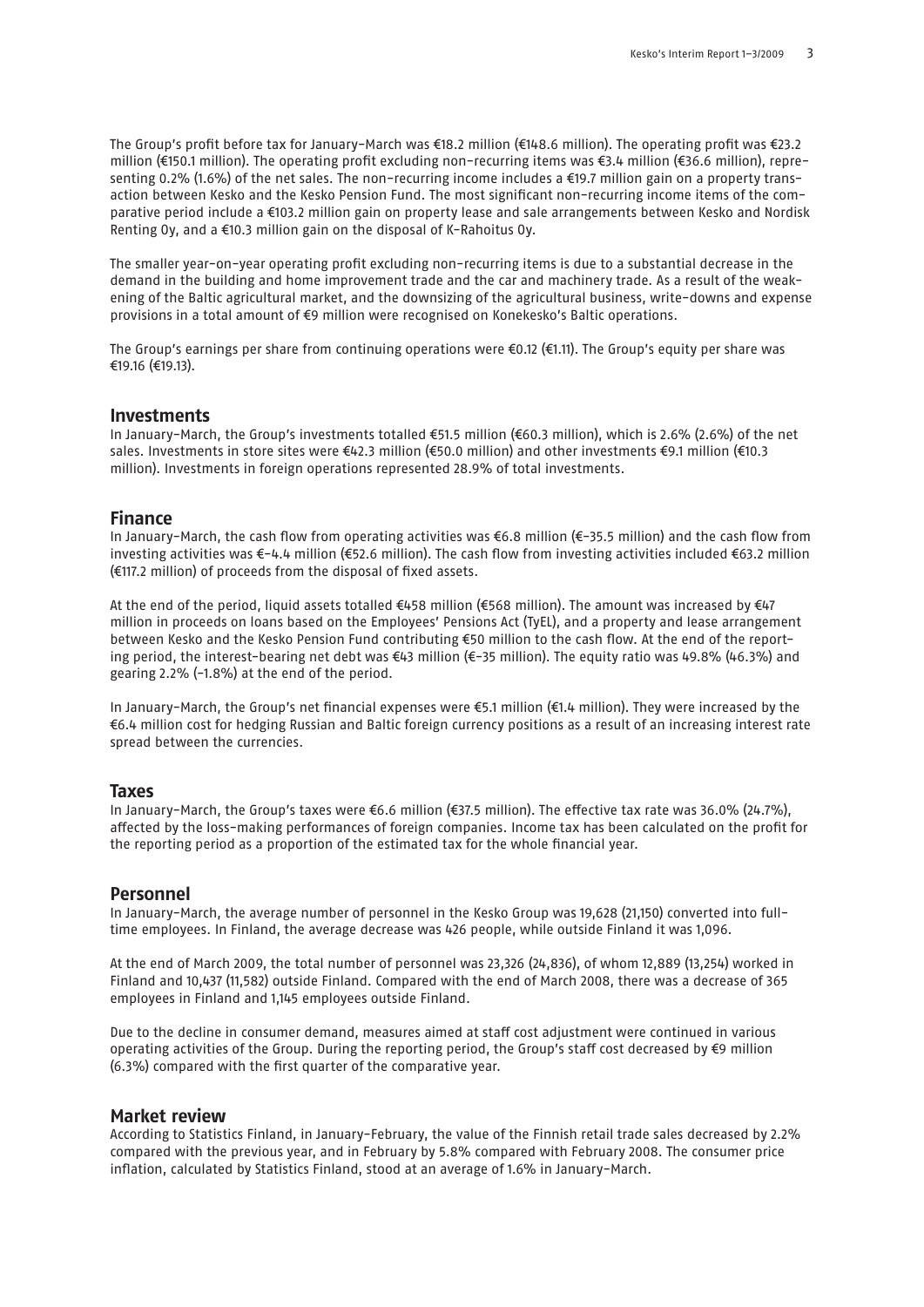According to Statistics Finland's consumer survey of March 2009, consumers' confidence in the economy has recovered slightly but still remains weak. Own economic situation and saving possibilities were considered good, but the threat of becoming unemployed was felt more widely than before. Expectations of the Finnish economy remained gloomy.

#### **Seasonal nature of operations**

The Group's operating activities are affected by seasonal fluctuations. The net sales and operating profits of the reportable segments are not earned evenly throughout the year. Instead they vary by quarter depending on the characteristics of each segment.

#### **Segment performance in January-March**

The Kesko Group's reportable segments are the same as its business divisions which, effective 1 January 2009, are the food trade, the home and speciality goods trade, the building and home improvement trade, and the car and machinery trade (stock exchange release on 12 December 2008). Comparative information on the new basis of segmentation was announced in a stock exchange release on 26 March 2009.

#### **Food trade segment**

The food trade segment in Finland comprises the food business based on the K-retailer business model and Kespro Ltd's grocery wholesaling.

In the food trade, the net sales in January-March were €888 million (€853 million), up 4.0%. The retail sales of K-food stores in January-March totalled €1,142 million (incl. VAT), representing a growth of 4.9%. The K-food stores' grocery sales increased by 5.3%. The sales performance of K-food stores' own Pirkka products was particularly good. At the end of March, there was a total of 1,026 K-food stores (not all mobile stores are included).

In January-March, the operating profit excluding non-recurring items from the food trade was €33.8 million (3.8% of the net sales), which is €8.9 million, or 0.9 percentage points, higher than in the previous year. The operating profit from the food trade was €42.3 million (€81.3 million). The non-recurring gains on real estate sales were €8.5 million in January-March. The comparative year's operating profit was increased by a €56.4 million non-recurring gain on a property and lease arrangement.

In January-March, investments in the food trade were €20.7 million (€24.0 million), of which investments in store sites were €17.4 million (€21.5 million).

Kesko Food continued to develop the K-food store network. In January-March, one new K-market was opened and one K-supermarket was expanded. In addition, several renovations were implemented in K-supermarkets and K-markets. In April, a K-citymarket was opened in Turku and Ylöjärvi and a K-supermarket in Kempele.

The most important store sites being built are the K-citymarkets in Kirkkonummi, in Linnainmaa, Tampere, in Koivukylä, Vantaa, the expansion of K-citymarket Mikkeli, and the new K-supermarkets being built in Porvoo, Järvenpää and Eurajoki.

#### **Home and speciality goods trade segment**

The home and speciality goods trade segment comprises Anttila, K-citymarket's home and speciality goods trade, Intersport Finland, Indoor Group, Musta Pörssi and Kenkäkesko.

In the home and speciality goods trade, the net sales in January-March were €346 million (€364 million), down 5.0%. Owing to a general deterioration of the economic situation, consumer demand declined especially in the home electronics and interior decoration trade. Sales increased in the sports and clothing trade.

The operating loss of the home and speciality goods trade excluding non recurring items in January-March was €10.7 million (-3.1% of the net sales), a €3.9 million year-on-year increase due to the fall in sales. In January-March, the operating loss was €3.3 million (operating profit €40.1 million). Non-recurring gains on property sales were €7.4 million in January-March and €46.8 million in the comparative period.

Investments in the home and speciality goods trade in January-March were €9.8 million (€10.6 million).

Anttila's net sales in January-March were €114 million (€127 million), down 10.1%. Especially the sales of interior decoration and home electronics decreased.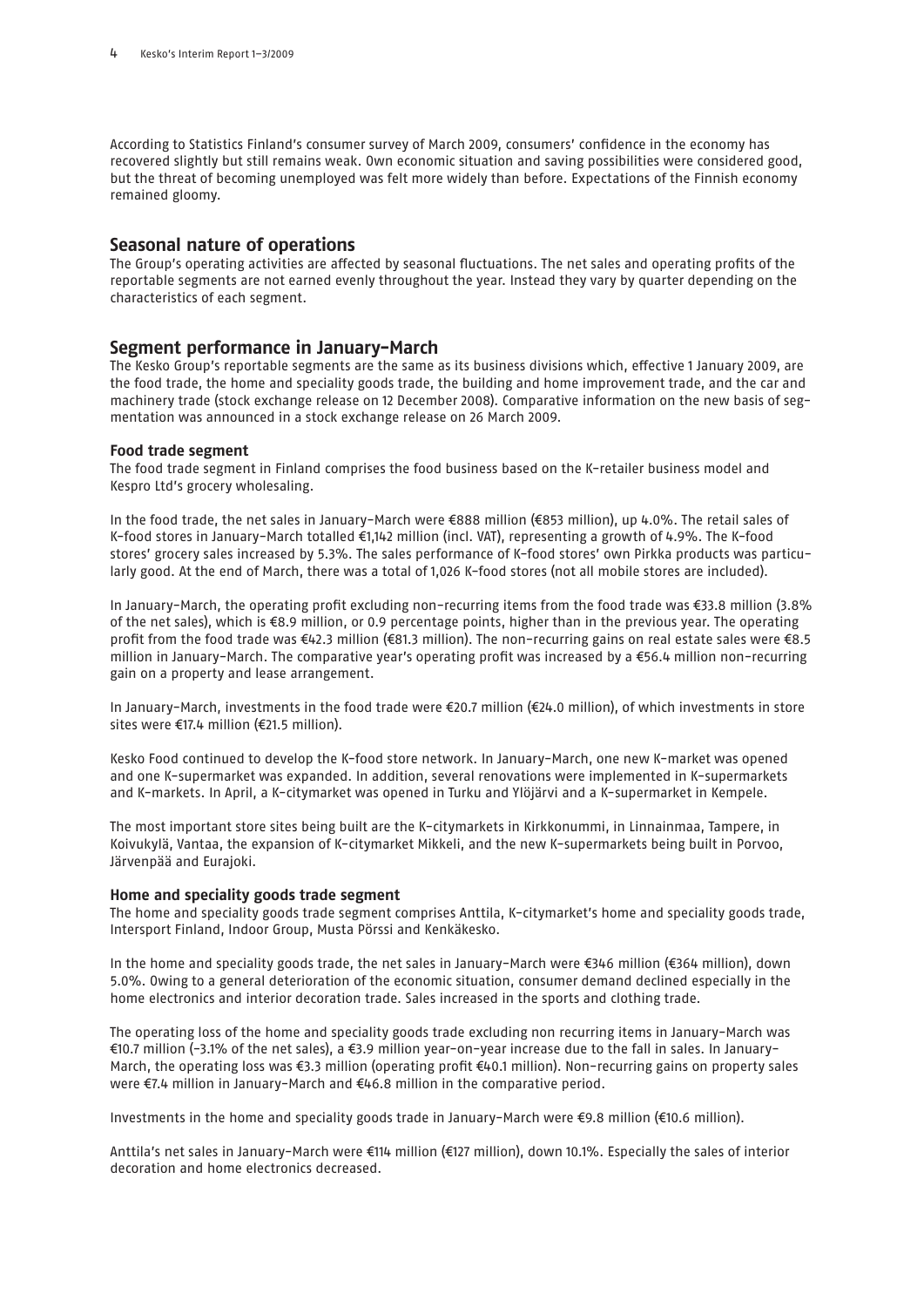The net sales of K-citymarket's home and speciality goods trade in January-March were €123 million (€116 million), up 6.1%. The net sales performance was affected by store site network expansions and intensified marketing actions.

Intersport Finland's net sales in January-March were €41 million (€37 million), an increase of 12.0%, mainly attributable to the sales growth of winter sports equipment.

Indoor's net sales in January-March were €37 million (€45 million), down 16.9%. In Finland, the net sales decreased by 9.0% and in foreign operations by 56%, partly attributable to the discontinuation of Indoor's operating activities in Sweden during the first quarter of 2008.

Musta Pörssi Ltd's net sales in January-March were €22 million (€32 million), down 31.2%.

Kenkäkesko Ltd's net sales in January-March were €8 million (€8 million), up 5.0%.

#### **Building and home improvement trade segment**

The building and home improvement trade segment comprises Rautakesko and the agricultural trade in Finland.

In the building and home improvement trade, the net sales in January-March were €529 million (€695 million), down 23.9%.

In January-March, net sales in Finland were €262 million, a decrease of 20.4%. The building and home improvement trade contributed €175 million to the net sales in Finland, a decrease of 24.5%. The agricultural trade contributed €88 million to the net sales in Finland, down 10.5%. The net sales from foreign operations in the building and home improvement trade were €267 million (€366 million), a decrease of 27.1%. In addition to a decline in demand, the sales performance of foreign operations was affected by the weakening of the Swedish krona, the Norwegian krone and the Russian ruble. The net sales from foreign operations dropped by 19.4% in terms of the local currencies. Foreign operations contributed 50.4% to the net sales of the building and home improvement trade.

In Sweden, the net sales of K-rauta AB decreased by 3.4% to €37 million in January-March. In terms of the local currency, K-rauta AB's net sales grew by 12.4%. In Norway, Byggmakker's net sales decreased by 26.7% and were €95 million. In terms of the local currency, Byggmakker's net sales dropped by 17.6%. In Estonia, Rautakesko's net sales were down by 28.9% to €12 million. In Latvia, Rautakesko's net sales decreased by 43.6% to €10 million. In Lithuania, Senukai's net sales decreased by 38.9% to €60 million. In Russia, Stroymaster's net sales decreased by 6.4% to €38 million. In terms of the local currency, Stroymaster's net sales increased by 14.5%. The net sales of the Belarusian OMA were down by 11.9% to €11 million. In terms of the local currency, OMA's net sales decreased by 1.1%.

In January-March, the operating loss excluding non-recurring items from the building and home improvement trade was €9.1 million (-1.7% of the net sales), which is €16.5 million lower than in the corresponding period of the previous year (operating profit excluding non-recurring items €7.3 million). The profit performance was affected by a substantial decline in the Nordic and Baltic construction markets. In the Nordic countries, the building and home improvement trade markets declined in January-March by some 20%, and in the Baltic countries by 30- 40%. The operating loss of the building and home improvement trade was €5.2 million (operating profit €7.3 million) in January-March. The operating loss includes a €3.9 million non-recurring gain on a property sale.

In January-March, investments in the building and home improvement trade were €19.5 million (€22.7 million), of which 74.3% (73.2%) was abroad.

The retail sales of the K-rauta and Rautia chains in January-March decreased by 11.8% to €192 million (incl. VAT) in Finland. The sales of the Rautakesko B-to-B Service decreased by 35.3%. The retail sales of the K-maatalous chain were €105 million (incl. VAT), down 9.1%.

In January-March, six new stores were opened. In Finland, a K-rauta store was opened in Seinäjoki, a Rautia-K-Maatalous store in Kauhava and a K-maatalous store in Lohtaja. In Sweden, a K-rauta store was opened in Halmstad and in Eskilstuna. In Russia, a new K-rauta store was opened in Jaroslavl at the end of March.

#### **Car and machinery trade segment**

The car and machinery trade segment comprises VV-Auto and Konekesko. Konekesko includes, in addition to the machinery trade, the tractor and combine harvester trade in Finland and the agricultural and machinery trade companies in the Baltic countries.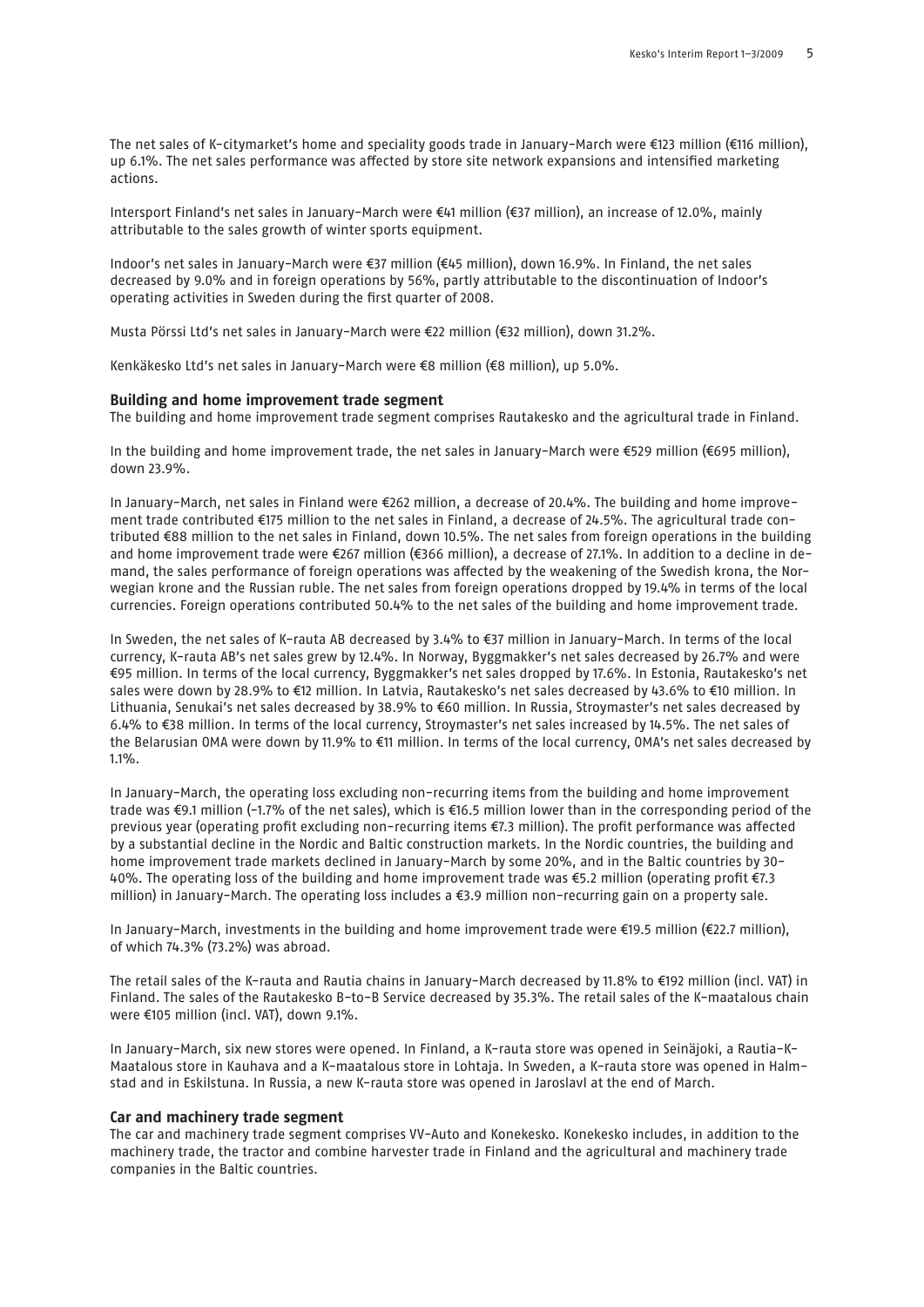In January-March, the net sales of the car and machinery trade were €296 million (€402 million), down 26.3%.

VV-Auto's net sales in January-March were €210 million (€261 million), a decrease of 19.3%. The net sales performance was affected by a decline in the consumer demand in the car trade. The combined market share of passenger cars and vans imported by VV-Auto was 19.0% (16.4%) during the first quarter of the year.

Konekesko's net sales in January-March were €86 million (€141 million), down 39.3% on the previous year as a result of the weakened machinery market. The net sales in Finland were €50 million, a decrease of 32.2%. The net sales from Konekesko's foreign operations were €36 million, down 47.1%.

In January-March, the operating loss excluding non-recurring items in the car and machinery trade was €6.0 million (-2.0% of the net sales), which is €21.8 million, or 6.0 percentage points, lower than in the corresponding period of the previous year (operating profit excluding non-recurring items €15.8 million). In addition to the substantial sales decrease in the car and machinery trade, the profit performance was affected by the weakening of the Baltic agricultural market and the downsizing of the agricultural business, which resulted in write-downs and expense provisions in a total amount of €9 million recognised on Konekesko's Baltic operating activities.

Investments in the car and machinery trade were €1.8 million (€3.0 million) in January-March.

#### **Changes in the Group composition**

Effective 1 January 2009, the Kesko Group's segments are the food trade, the home and speciality goods trade, the building and home improvement trade, and the car and machinery trade (stock exchange release on 12 December 2008).

### **Resolutions of the Annual General Meeting 2009 and decisions of the Board's organisational meeting**

Kesko Corporation's Annual General Meeting held on 30 March 2009 adopted the financial statements for 2008 and discharged the Board of Directors' members and the Managing Director from liability. The Annual General Meeting also resolved to distribute a dividend of €1.00 per share, or a total amount of €97,851,050, as proposed by the Board. The dividend pay date was 9 April 2009. The Annual General Meeting elected PricewaterhouseCoopers Oy as the company's auditor, with APA Johan Kronberg as the auditor with principal responsibility, and approved the Board's proposal to amend the article of the Articles of Association providing for the convocation period so that the notice of the General Meeting shall be given at the latest 21 days before the General Meeting, and the Board's proposal to authorise the Board to decide on the issuance of a maximum of 20,000,000 new B shares.

The Annual General Meeting resolved to leave the number of members of the Board of Directors unchanged at seven, and elected Heikki Takamäki, Seppo Paatelainen, Maarit Näkyvä, Ilpo Kokkila, Esa Kiiskinen (new member), Mikko Kosonen (new member) and Rauno Törrönen (new member) as members of the company's Board of Directors for a three-year term defined in the Articles of Association, which will expire at the close of the 2012 Annual General Meeting.

The resolutions of the Annual General Meeting were announced in more detail in a stock exchange release on 30 March 2009.

The organisational meeting of Kesko Corporation's Board of Directors, held after the Annual General Meeting on 30 March 2009, elected Heikki Takamäki as its Chair and Seppo Paatelainen as its Deputy Chair. Maarit Näkyvä (Ch.), Seppo Paatelainen and Mikko Kosonen were appointed to the Board of Directors' Audit Committee. Heikki Takamäki (Ch.), Seppo Paatelainen and Ilpo Kokkila were appointed to the Board of Directors' Remuneration Committee. The terms of the Committees expire at the close of the Annual General Meeting. The decisions of the Board's organisational meeting were announced in a stock exchange release on 30 March 2009.

#### **Shares, securities market and Board authorisations**

At the end of the reporting period, Kesko Corporation's share capital totalled €195,702,100. Of all shares 31,737,007, or 32.4% were A shares and 66,114,043, or 67.6% were B shares. The aggregate number of shares was 97,851,050. Each A share entitles to ten (10) votes and each B share to one (1) vote. During the reporting period, the share capital was increased once by share subscriptions with the stock options of the year 2003 option scheme. The increase was made on 11 February 2009 (€52,392) and announced in a stock exchange notification on the same day.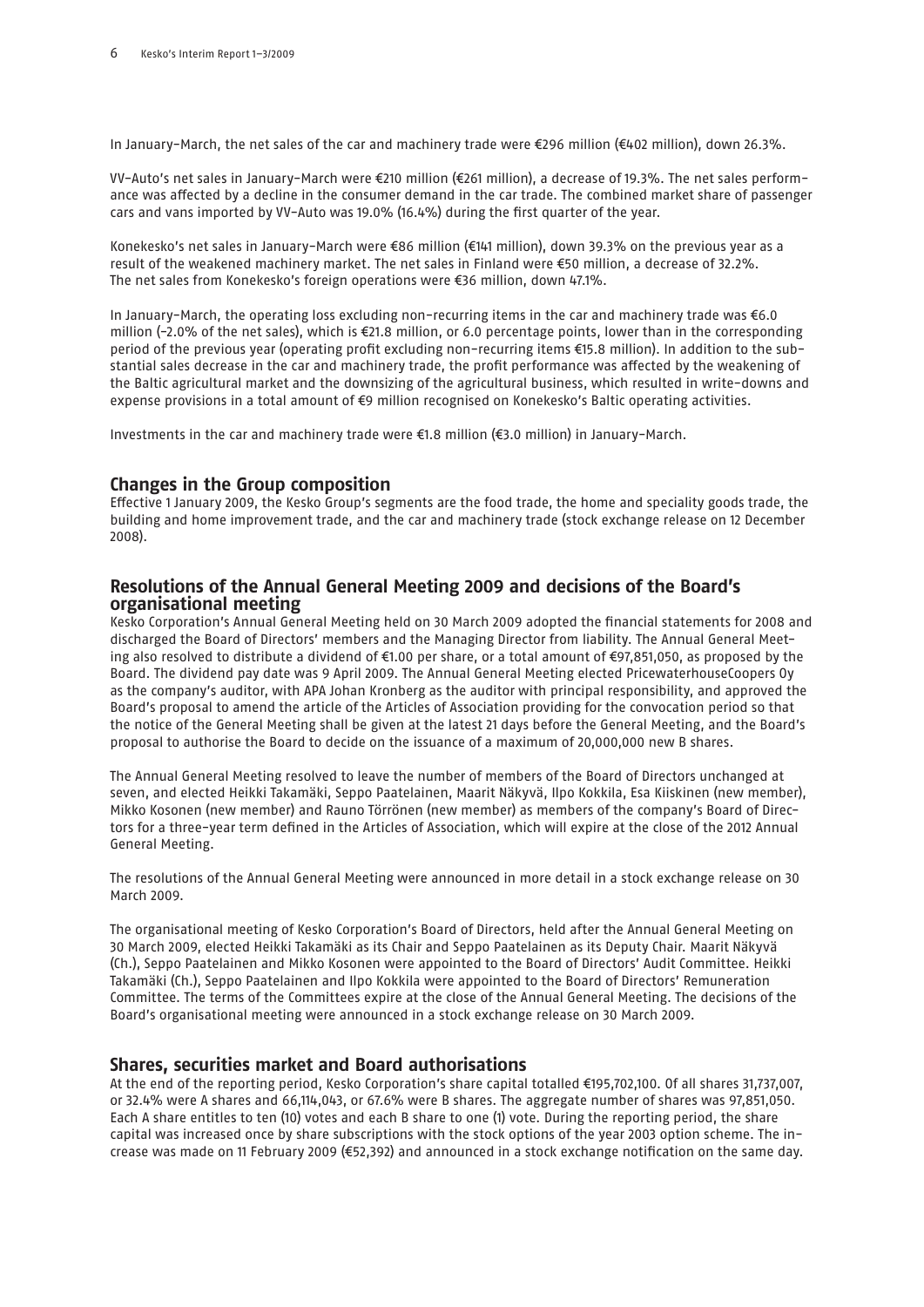The subscribed shares were included on the main list of the Helsinki stock exchange for public trading with the old B shares on 12 February 2009.

The price of a Kesko A share was €22.00 at the end of 2008, and €21.60 at the end of the reporting period, representing a decrease of 1.8%. The price of a B share was €17.80 at the end of 2008, and €15.63 at the end of the reporting period, representing a decrease of 12.2%. During the reporting period, the highest A share quotation was €24.90 and the lowest was €18.75. For B shares, they were €19.47 and €14.99 respectively. During the reporting period, the Helsinki stock exchange All Share index (OMX Helsinki) fell by 14.9%, the weighted OMX Helsinki CAP index by 16.1%, while the Consumer Staples Index dropped by 11.0% during the same period.

At the end of the reporting period, the market capitalisation of A shares was €686 million, while that of B shares was €1,033 million. Their combined market capitalisation was €1,719 million, a decrease of €156 million compared with the end of 2008. During the first quarter of 2009, 406,797 A shares were traded on the Helsinki stock exchange at a total value of €9.1 million, while 28.1 million B shares were traded at a total value of €481.2 million.

The 2003E and 2003F stock options of the year 2003 option scheme were available for trading and a total of some 99,000 options were traded at a total value of €770,000 during the reporting period.

As reported above, the Board of Directors was authorised by the Annual General Meeting of 30 March 2009 to issue a maximum of 20,000,000 new B shares. The authorisation has not been used. In addition to the stock option scheme referred to above, the company operates the 2007 stock option scheme with the stock options 2007A, 2007B and 2007C. Their exercise period has not started and for the present they have not been listed. Further information on the Board's authorisations is available at www.kesko.fi.

At the end of the reporting period, the number of shareholders was 39,414. In 2008 it increased by 9,155 shareholders and during the reporting period by 1,334 shareholders. At the end of March 2009, the foreign ownership interest was 20%.

#### **Flagging notifications**

Kesko Corporation did not receive flagging notifications during the reporting period.

#### **Main events during the reporting period**

Kesko Corporation's Board of Directors approved the Group's revised financial objectives. The objective for return on investment has been replaced by the objective for return on capital employed. The new objective for return on equity has been set at 12% (previously 14%) and the objective for return on capital employed has been set at 14%. The objective range of the equity ratio has been broadened to 40-50% (previously 40-45%). The Board of Directors also revised Kesko's dividend policy, published on 6 April 2005. In accordance with the new dividend policy, Kesko Corporation distributes at least 50% of its earnings per share excluding non-recurring items as dividends, taking however the company's financial position and operating strategy into account (stock exchange release on 5 February 2009).

On 31 March 2009, Kesko sold four store properties to the Kesko Pension Fund. The debt-free selling price was about €50 million. The Kesko Group's gain on the sale was €19.7 million, which was treated as a non-recurring item in the operating profit for the first quarter (stock exchange release on 31 March 2009).

The Annual General Meeting was held on 30 March 2009 (stock exchange releases on 30 March 2009).

#### **Risk management**

The Kesko Group has established a risk management process in which the divisions regularly assess the risks and their management and report on them to the Group's management. Kesko's risk management and risks relating to the operating activities have been described in more detail in Kesko's 2008 Annual Report and financial statements.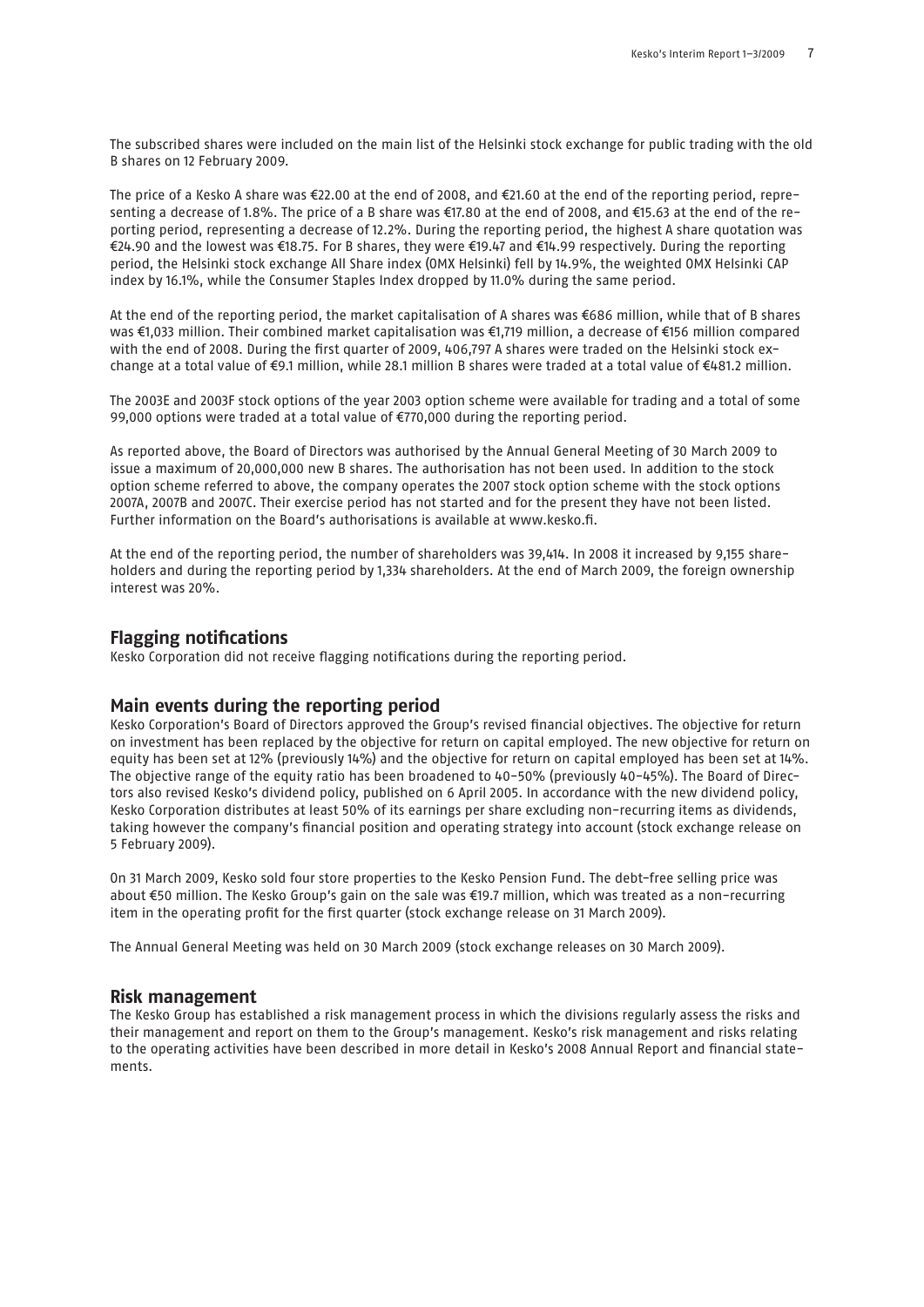The main risks for Kesko's operating activities are related to the general economic development in Kesko's operating area. During the past quarter, the consumer demand continued to weaken in the building materials, cars and machinery, and the home and speciality goods trade. Because of the possibility that the recession continues and deepens, the uncertainties affecting the Group's sales and profit performance have grown. The increased possibility of financial difficulties for customers, principals and suppliers will also increase credit loss risks and risks relating to the availability of merchandise. The prevailing market situation emphasizes cost adaptation, efficient management of inventories, customer receivables and investment assets, as well as risk management responses to the prevention of malpractice.

Risks and uncertainties relating to profit performance are described in the Group's future outlook.

#### **Future outlook**

Estimates of the future outlook for the Kesko Group's net sales and operating profit excluding non-recurring items are given for the 12 months following the reporting period (4/2009-3/2010) in comparison with the 12 months preceding the reporting period (4/2008-3/2009).

The development of the Group's operating activities is affected by the economic outlook in its different market areas and especially by the growth rate of private consumption. As a result of the problems in the financial market and the contraction of the real economy, the outlook for the near future remains dim. During the next twelve months, the overall consumer demand is expected to remain clearly below the normal level owing to increasing unemployment and problems relating to the availability of business and consumer finance.

The steady development of the grocery trade is expected to continue. The market situation is expected to remain difficult in the building sector, in the car and machinery trade, and in the home and speciality goods trade.

Uncertainty about the economic outlook continues to make any statement about the Group's future outlook significantly more difficult. In consequence of the weakening economic development, the Kesko Group's net sales and operating profit excluding non-recurring items from continuing operations in the next twelve months are expected to remain at a lower level compared with the net sales and operating profit excluding non-recurring items of the comparative period. The Group's liquidity and solvency are expected to remain good.

Helsinki, 27 April 2009 Kesko Corporation Board of Directors

The figures of this interim financial report are unaudited.

Further information is available from Arja Talma, Senior Vice President, CFO, telephone +358 1053 22113, and Jukka Erlund, Vice President, Corporate Controller, telephone +358 1053 22338. A Finnish-language webcast from the media and analyst briefing on the interim financial report can be accessed at www.kesko.fi at 11.00. An Englishlanguage web conference on the interim financial report will be held today at 14.30 (Finnish time). The web conference login is available at www.kesko.fi.

Kesko Corporation

Paavo Moilanen Senior Vice President, Corporate Communications and Responsibility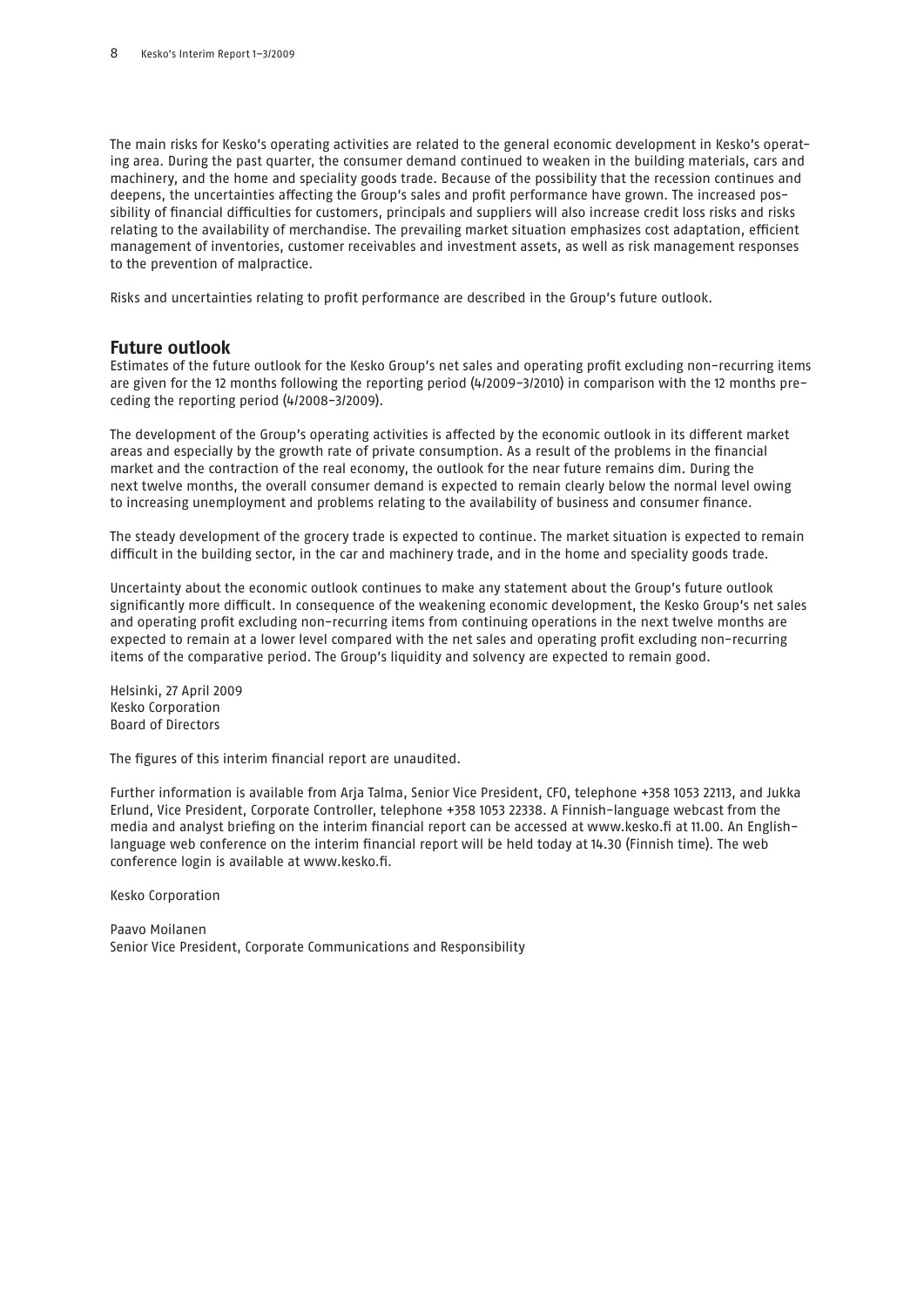#### **ATTACHMENTS**

Accounting policies Consolidated statement of comprehensive income Consolidated statement of financial position Consolidated statement of changes in equity Consolidated cash flow statement Group financial indicators Net sales by segment Operating profit by segment Segments' operating profits excl. non-recurring items Segment's operating margins excl. non-recurring items Capital employed by segment Return on capital employed by segment Investments by segment Segment information by quarter Personnel average and at 31 March Group contingent liabilities Calculation of financial indicators K-Group's retail and B-to-B sales

Kesko Corporation's interim financial report for the period January-June will be published on 24 July 2009. In addition, the Kesko Group sales figures will be published each month. News releases and other company information are available on Kesko's website at www.kesko.fi.

#### **DISTRIBUTION**

NASDAQ OMX Helsinki Main news media www.kesko.fi

#### **ATTACHMENTS:**

#### **Accounting policies**

This interim financial report has been prepared in accordance with the IAS 34 standard. The same accounting policies have been applied to the preparation of the interim financial report as to the preparation of the 2008 financial statements, with the exception of the following changes due to the adoption of new and amended IFRS standards and IFRIC interpretations.

#### **IFRS 8 Operating segments**

The Kesko Group's reportable segments are the same as its business divisions, which, effective 1 January 2009, are the food trade, the home and speciality goods trade, the building and home improvement trade, and the car and machinery trade (stock exchange release on 12 December 2008). The segment information for the 2008 financial period has been restated accordingly (stock exchange release on 26 March 2009). The adoption of the IFRS 8 has not changed the Group's reportable segments, because the Group's prior segment information was already based on the management's internal reporting, with the measurement principles of assets and liabilities complying with the IFRS regulations.

The food trade in Finland comprises the food business based on the K-retailer business model and Kespro Ltd's grocery wholesaling. The home and speciality goods trade comprises Anttila's department store business, K-citymarket's home and speciality goods business, Intersport Finland's sports business, Indoor Group's furniture and interior decoration business, Musta Pörssi's home technology business, and Kenkäkesko's shoe business. The building and home improvement trade includes, in addition to the previously reported Rautakesko, the K-maatalous chain and the agricultural business in Finland. The car and machinery trade comprises the previously reported VV-Auto and Konekesko. Konekesko includes, in addition to the previously reported machinery business, the tractor and combine harvester business in Finland and the agricultural and machinery business entities in the Baltic countries.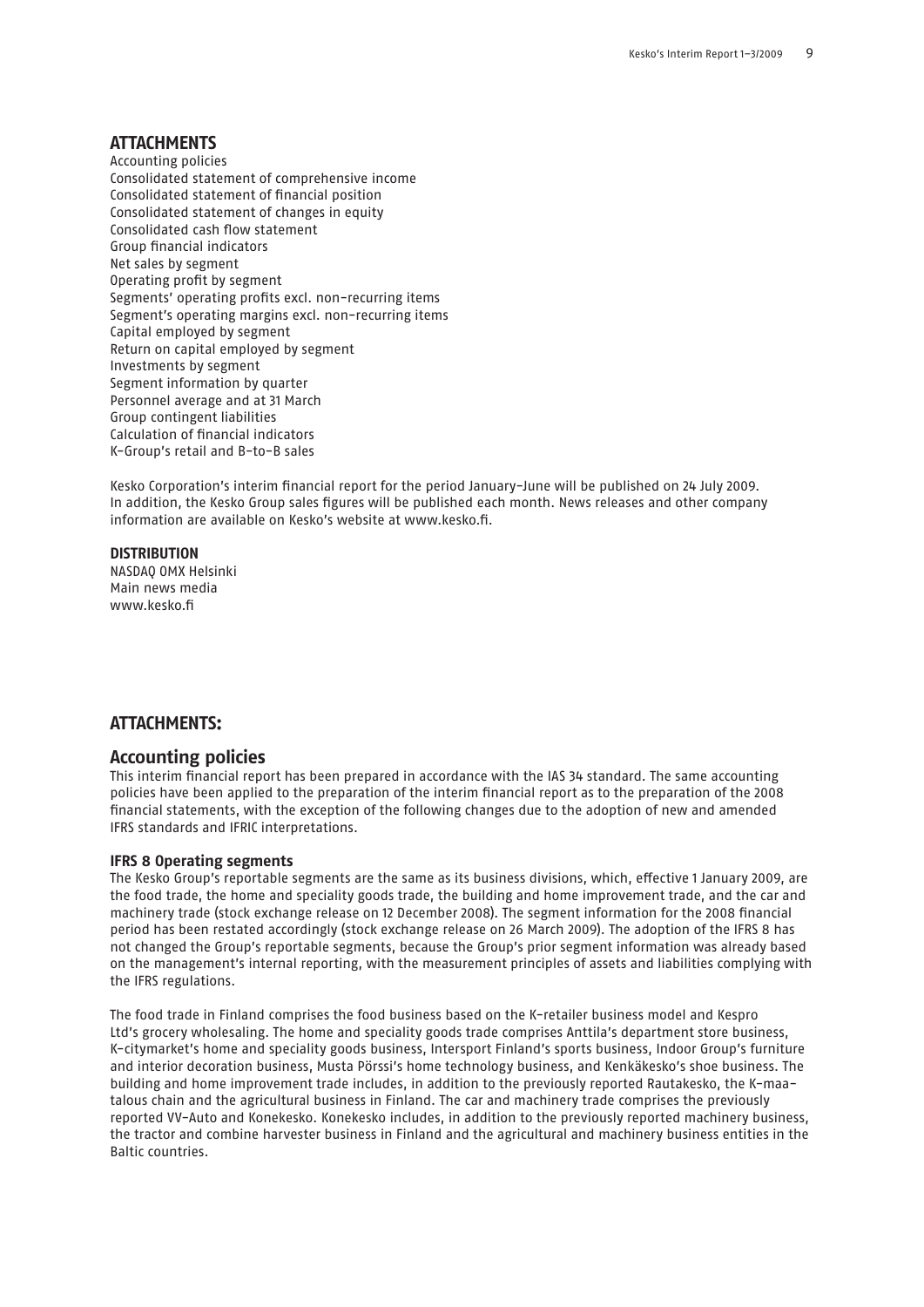Segment assets and liabilities comprise items used by a segment in its business activities or items that can be allocated to segments. Unallocated items consist of the Group's common items.

#### **IAS 1 Presentation of financial statements**

At the beginning of 2009, the Kesko Group adopted the amended IAS 1 standard. Consequently, the interim financial report presents a statement of comprehensive income specifying non-owner changes in equity. At the same time, the statement of changes in equity has been modified to comply with the requirements of the amended standard.

#### **IFRIC 13 Customer Loyalty Programmes**

At the beginning of 2009, the Kesko Group adopted a new IFRIC interpretation, IFRIC 13 Customer Loyalty Programmes. According to the interpretation, the loyalty award credits relating to the K-Plussa customer loyalty programme are recognised in sales adjustment items. In consequence, the net sales figures for 2008 of certain retail companies of the Group have been restated to comply with the new interpretation. The adoption of the interpretation does not impact the Group's operating profit.

#### **IAS 23, Borrowing Costs, capitalisation of borrowing costs attributable to a qualifying asset**

The amended standard removes the option of immediately expensing borrowing costs attributable to the acquisition, construction or production of a qualifying asset as part of the cost of that asset. These borrowing costs are eligible for capitalisation as part of the cost of the asset. The Group previously expensed borrowing costs in the accounting period in which they incurred. The amendment has not impacted the profit for the reporting period.

In addition, the Group has adopted the following revised or amended IFRS standards and new IFRIC interpretations endorsed by the EU as from 1 January 2009:

- IAS 32 Financial Instruments: presentation, and IAS 1 Presentation of Financial Statements Puttable financial instruments and obligations arising on liquidation (amendment)
- IFRS 1 First-time adoption of IFRS, and IAS 27 Consolidated and Separate Financial Statements Cost of an investment in a Subsidiary, Jointly controlled Entity or Associate (amendment)
- IFRS 2 Share-based Payments Vesting conditions and cancellations (amendment)
- Annual amendments to the IFRSs (Annual Improvements 2007)

The following standards became effective on 1 January 2009, but have not yet been endorsed by the EU:

- IFRS 7 Financial Instruments: Disclosures (amendment)
- IFRIC 9 Reassessment of Embedded Derivatives (amendment) and IAS 39 Financial Instruments: Recognition and Measurement (amendment)
- IFRIC 15 Agreements for the Construction of Real Estate
- IFRIC 16 Hedges of a Net Investment in a Foreign Operation

The above amendments to standards and interpretations have not had a material impact on the reported income statement, statement of financial position or notes.

#### **Other changes**

The credit entry corresponding to granted share options in compliance with IFRS 2 is presented in retained earnings instead of share premium. The change has been made retrospectively and does not impact the Group's equity.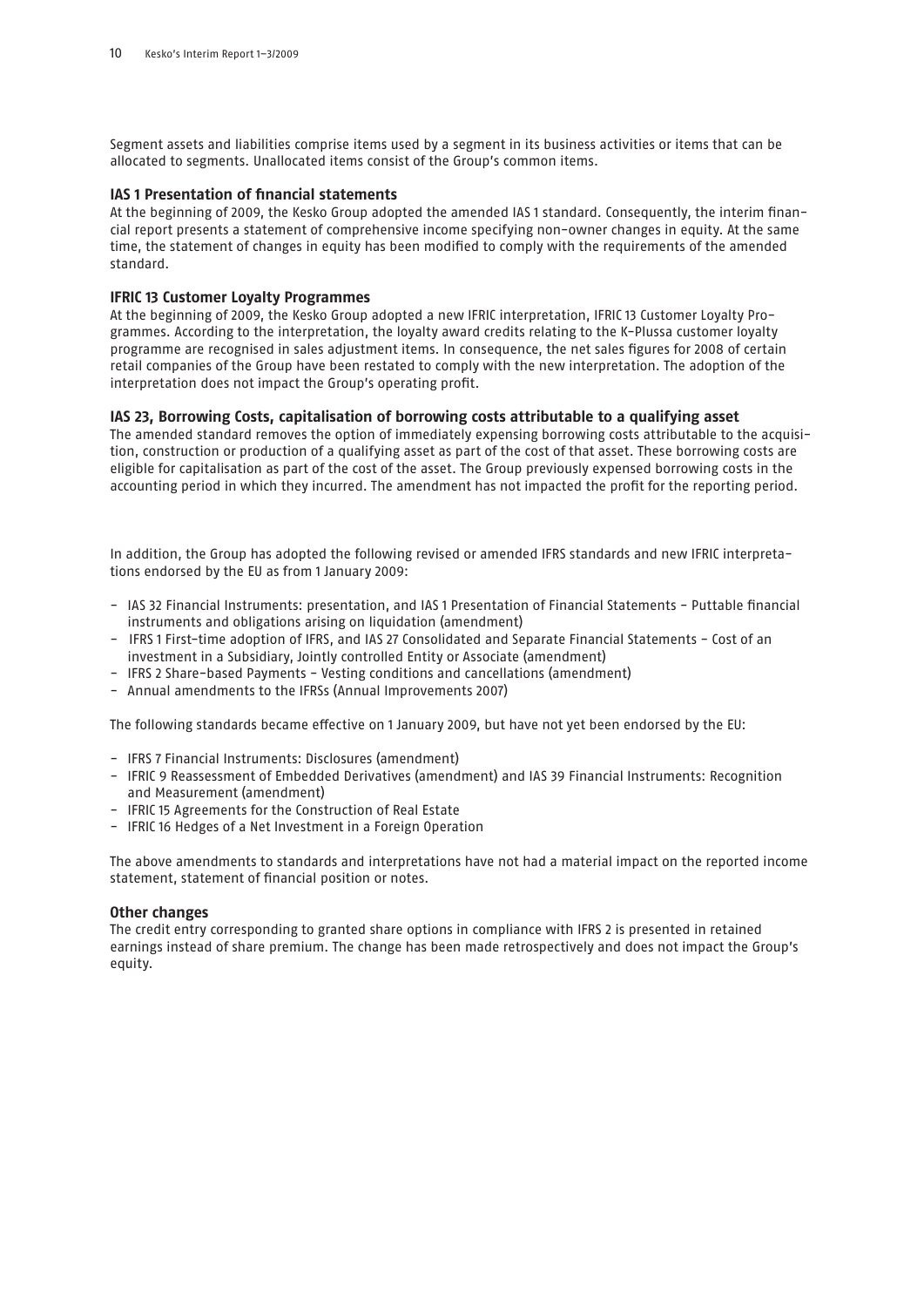| Consolidated income statement (€ million)                                               |                |                |                         |           |
|-----------------------------------------------------------------------------------------|----------------|----------------|-------------------------|-----------|
|                                                                                         | 1-3/2009       | 1-3/2008       | Change-%                | 1-12/2008 |
| Net sales                                                                               | 2,018          | 2,277          | $-11.4$                 | 9,591     |
| Cost of sales                                                                           | $-1,754$       | $-1,973$       | $-11.1$                 | $-8,293$  |
| <b>Gross profit</b>                                                                     | 263            | 305            | $-13.5$                 | 1,299     |
| Other operating income                                                                  | 161            | 248            | $-35.1$                 | 730       |
| Staff cost                                                                              | $-136$         | $-145$         | $-6.3$                  | $-578$    |
| Depreciation and impairment charges                                                     | $-28$          | $-29$          | $-4.2$                  | $-178$    |
| Other operating expenses                                                                | $-237$         | $-228$         | 4.1                     | $-987$    |
| <b>Operating profit</b>                                                                 | 23             | 150            | $-84.6$                 | 286       |
| Interest income                                                                         | 8              | 8              | $-9.0$                  | 35        |
| Interest expenses                                                                       | -6             | $-8$           | $-31.1$                 | $-30$     |
| Exchange differences and other financial items*                                         | -7             | $-2$           | $\left( \ldots \right)$ | $-4$      |
| Income from associates*                                                                 | 0              | $\overline{0}$ | $\left( \ldots \right)$ | 2         |
| Profit before tax                                                                       | 18             | 149            | $-87.7$                 | 289       |
| Income tax                                                                              | -7             | $-37$          | $-82.1$                 | $-89$     |
| Profit for the period from continuing operations                                        | 12             | 112            | $-89.6$                 | 199       |
| Profit for the period from discontinued operations*                                     | $\overline{a}$ | 10             | $\left( \ldots \right)$ | 42        |
| Net profit for the period                                                               | 12             | 122            | $-90.5$                 | 241       |
|                                                                                         |                |                |                         |           |
| Attributable to                                                                         |                |                |                         |           |
| Owners of the parent                                                                    | 11             | 120            | $-90.4$                 | 220       |
| Non-controlling interests                                                               | $\bf{0}$       | $\overline{2}$ | $-92.6$                 | 21        |
|                                                                                         |                |                |                         |           |
| Earnings per share $(\epsilon)$ for profit attributable to equity holders of the parent |                |                |                         |           |
| Continuing operations                                                                   |                |                |                         |           |
| <b>Basic</b>                                                                            | 0.12           | 1.12           | $-89.5$                 | 1.82      |
| <b>Diluted</b>                                                                          | 0.12           | 1.11           | $-89.5$                 | 1.81      |
| <b>Whole Group</b>                                                                      |                |                |                         |           |
| <b>Basic</b>                                                                            | 0.12           | 1.23           | $-90.4$                 | 2.25      |
| Diluted                                                                                 | 0.12           | 1.22           | -90.4                   | 2.24      |
|                                                                                         |                |                |                         |           |
| Consolidated statement of comprehensive income                                          |                |                |                         |           |
| $(\epsilon$ million)                                                                    | 1-3/2009       | 1-3/2008       | Change-%                | 1-12/2008 |
| Net profit for the period                                                               | 12             | 122            | $-90.5$                 | 241       |
| Other comprehensive income                                                              |                |                |                         |           |
| Exchange differences on translating foreign operations                                  | -2             | $-2$           | $-11.3$                 | $-6$      |
| Cash flow hedge revaluation*                                                            | -9             | $-3$           | $\left( \ldots \right)$ | -13       |
| Revaluation of available-for-sale financial assets*                                     | -1             | $\overline{0}$ | $\left(  \right)$       | 2         |
| Tax relating to other comprehensive income*                                             | 2              | $\mathbf{1}$   | $\left( \ldots \right)$ | 3         |
| Total other comprehensive income for the period, net of tax                             | -9             | $-5$           | 99.3                    | $-14$     |
| Total comprehensive income for the period                                               | 2              | 118            | $-97.9$                 | 226       |
|                                                                                         |                |                |                         |           |
| Attributable to                                                                         |                |                |                         |           |
| Owners of the parent                                                                    | 5              | 116            | $-95.3$                 | 205       |
| Non-controlling interests*                                                              | -3             | $\mathbf{1}$   | $\left( \right)$        | 21        |

#### \* (..) Change over 100%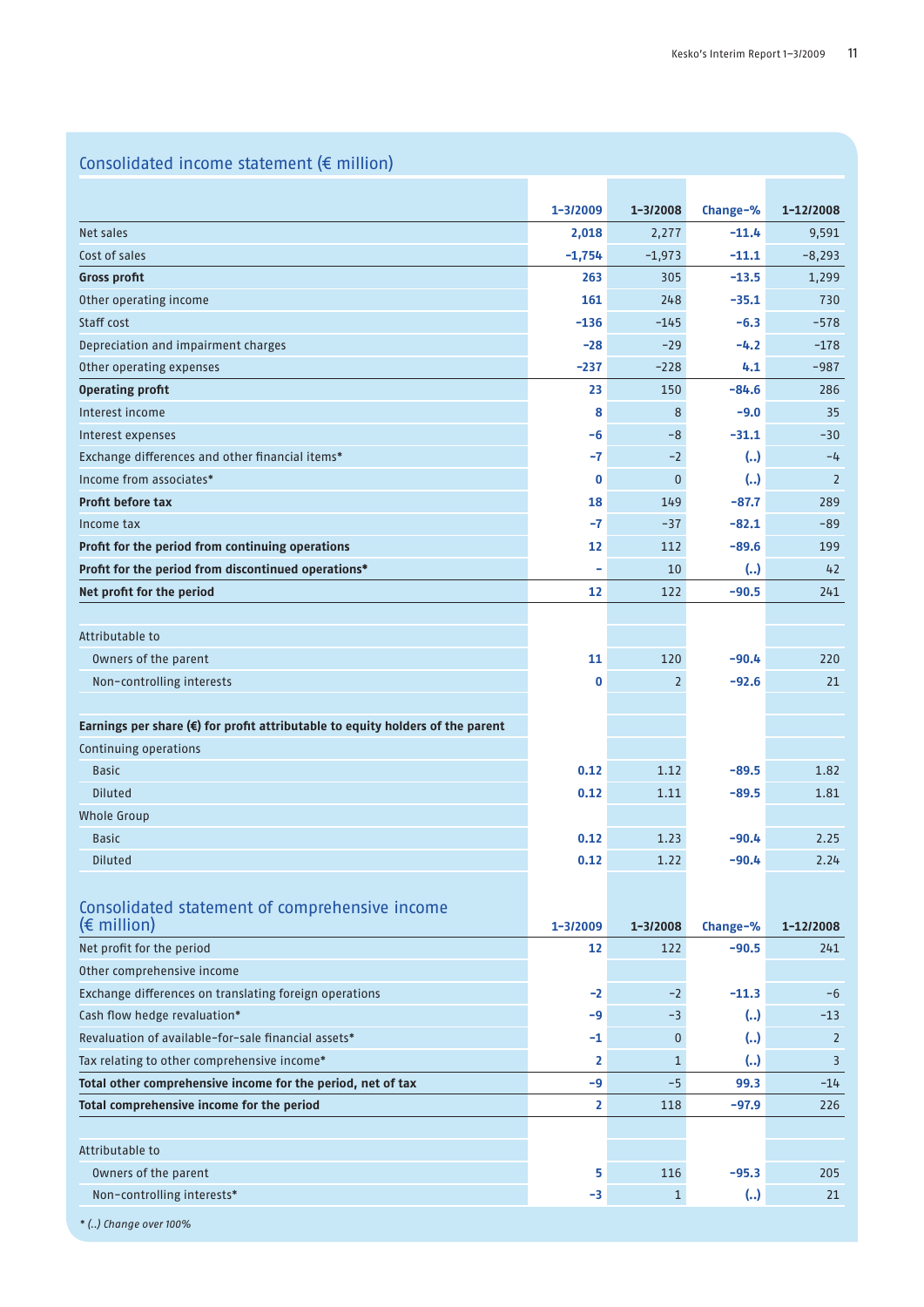## Consolidated statement of financial position (€ million), condensed

|                                                       | 31.3.2009               | 31.3.2008      | Change-% | 31.12.2008     |
|-------------------------------------------------------|-------------------------|----------------|----------|----------------|
| <b>ASSETS</b>                                         |                         |                |          |                |
| Non-current assets                                    |                         |                |          |                |
| Intangible assets                                     | 173                     | 227            | $-23.7$  | 170            |
| Tangible assets                                       | 1,180                   | 1,097          | 7.5      | 1,210          |
| Non-current financial assets                          | 34                      | 31             | 12.2     | 34             |
| Loans and receivables                                 | 68                      | 59             | 13.7     | 76             |
| Pension assets                                        | 305                     | 265            | 15.2     | 300            |
| <b>Total</b>                                          | 1,760                   | 1,680          | 4.8      | 1,789          |
| <b>Current assets</b>                                 |                         |                |          |                |
| Inventories                                           | 829                     | 907            | $-8.6$   | 871            |
| Trade receivables                                     | 722                     | 794            | $-9.1$   | 633            |
| Other receivables                                     | 131                     | 150            | $-12.4$  | 152            |
| Financial assets at fair value through profit or loss | 41                      | 197            | $-79.2$  | 94             |
| Available-for-sale financial assets                   | 374                     | 320            | 16.9     | 291            |
| Cash and cash equivalents                             | 43                      | 51             | $-14.9$  | 58             |
| <b>Total</b>                                          | 2,141                   | 2,419          | $-11.5$  | 2,100          |
| Non-current assets held for sale                      | $\mathbf{1}$            | 98             | $-98.9$  | 3              |
| <b>Total assets</b>                                   | 3,902                   | 4,196          | $-7.0$   | 3,892          |
|                                                       |                         |                |          |                |
| <b>EQUITY AND LIABILITIES</b>                         |                         |                |          |                |
| Equity                                                | 1,875                   | 1,870          | 0.3      | 1,966          |
| Non-controlling interests                             | 58                      | 57             | 2.2      | 61             |
| <b>Total equity</b>                                   | 1,933                   | 1,927          | 0.3      | 2,026          |
| <b>Non-current liabilities</b>                        |                         |                |          |                |
| Pension obligations                                   | $\overline{\mathbf{2}}$ | 4              | $-53.9$  | $\overline{2}$ |
| Interest-bearing liabilities                          | 244                     | 223            | 9.3      | 197            |
| Non-interest-bearing liabilities*                     | 13                      | $\overline{5}$ | (.)      | 12             |
| Deferred tax                                          | 126                     | 130            | $-3.2$   | 132            |
| Provisions                                            | 19                      | 18             | 4.8      | 20             |
| <b>Total</b>                                          | 404                     | 380            | 6.1      | 363            |
| <b>Current liabilities</b>                            |                         |                |          |                |
| Interest-bearing liabilities                          | 258                     | 310            | $-16.8$  | 294            |
| Trade payables                                        | 819                     | 915            | $-10.5$  | 756            |
| Other non-interest-bearing liabilities                | 467                     | 610            | $-23.6$  | 430            |
| Provisions                                            | 22                      | 12             | 82.6     | 24             |
| <b>Total</b>                                          | 1,565                   | 1,847          | $-15.3$  | 1,503          |
| Liabilities relating to available-for-sale assets*    | ۰                       | 42             | (.)      |                |
| <b>Total equity and liabilities</b>                   | 3,902                   | 4,196          | $-7.0$   | 3,892          |
| * () Change over 100%                                 |                         |                |          |                |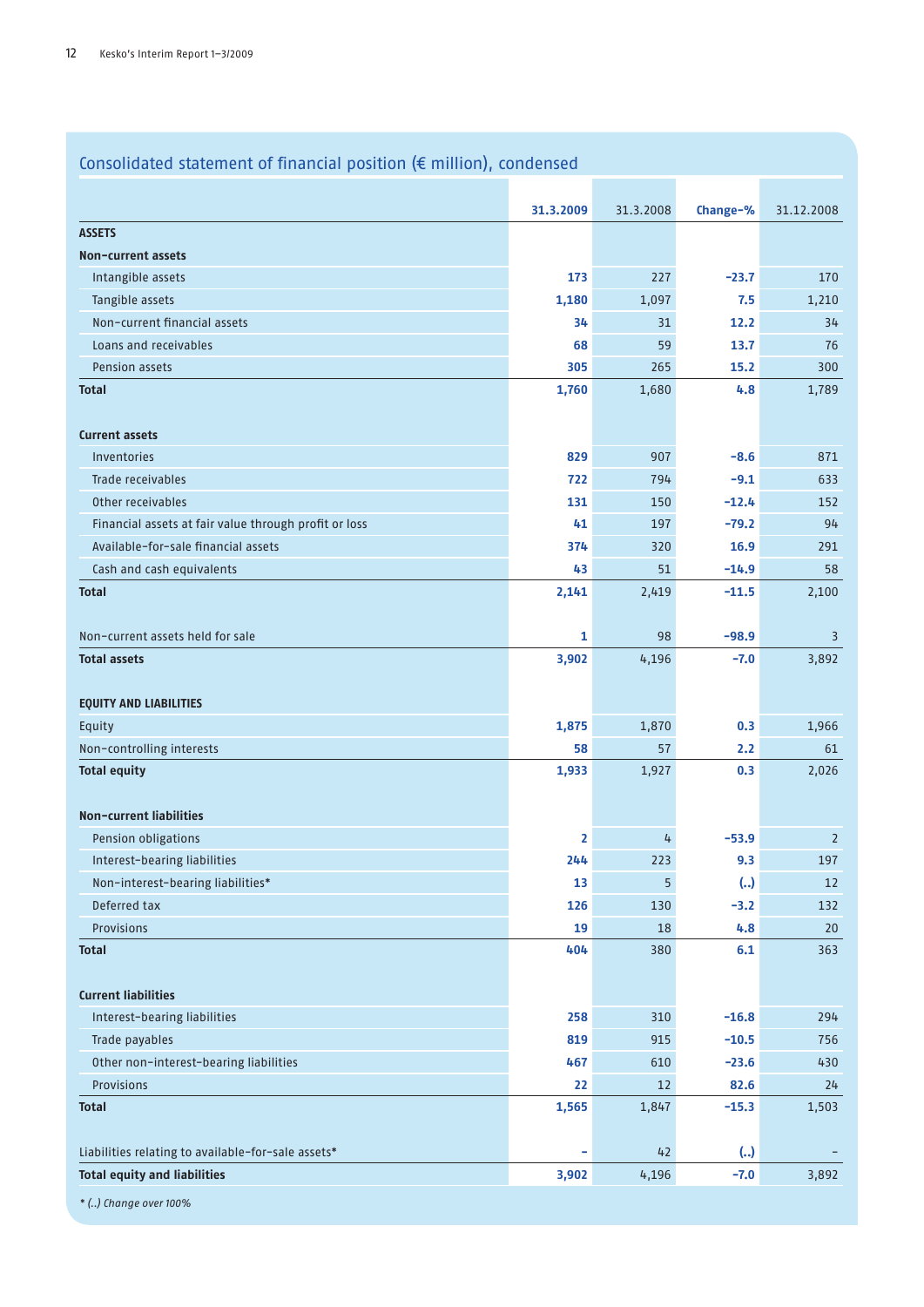## Consolidated statement of changes in equity ( $\epsilon$  million)

|                                              | Share capital | Issue of share | Share premium | Other reserves | differences<br>translation | Revaluation    |                      | Non-controlling  |                |
|----------------------------------------------|---------------|----------------|---------------|----------------|----------------------------|----------------|----------------------|------------------|----------------|
|                                              |               | capital        |               |                | Currency                   | surplus        | Retained<br>earnings | <b>interests</b> | Total          |
| <b>Balance at 1.1.2008</b>                   | 196           | $\bf{0}$       | 190           | 247            | $-3$                       | 10             | 1,270                | 55               | 1,964          |
| Shares subscribed for with options           | $\mathbf{0}$  | $\pmb{0}$      | $\mathbf 0$   |                |                            |                |                      |                  | $\overline{0}$ |
| Option cost                                  |               |                |               |                |                            |                | $\mathbf{1}$         |                  | $\mathbf{1}$   |
| Subsidiary disposals                         |               |                |               | $-4$           |                            |                | 4                    |                  | $\overline{0}$ |
| <b>Dividends</b>                             |               |                |               |                |                            |                | $-156$               |                  | $-156$         |
| Total comprehensive income<br>for the period |               |                |               |                | $-1$                       | $-2$           | 120                  | $\mathbf{1}$     | 118            |
| <b>Balance at 31.3.2008</b>                  | 196           | $\bf{0}$       | 190           | 243            | $-5$                       | $\overline{7}$ | 1,239                | 57               | 1927           |
| <b>Balance at 1.1.2009</b>                   | 196           | $\bf{0}$       | 191           | 243            | $-15$                      | $\overline{2}$ | 1,350                | 61               | 2,026          |
| Shares subscribed for with options           | $\mathbf{0}$  | $\mathbf 0$    | $\bf{0}$      |                |                            |                |                      |                  | $\overline{0}$ |
| Option cost                                  |               |                |               |                |                            |                | $\overline{2}$       |                  | $\overline{2}$ |
| <b>Dividends</b>                             |               |                |               |                |                            |                | $-98$                |                  | $-98$          |
| Total comprehensive income<br>for the period |               |                |               |                | $\overline{7}$             | $-7$           | 5                    | $-3$             | $\overline{2}$ |
| <b>Balance at 31.3.2009</b>                  | 196           | $\bf{0}$       | 191           | 243            | $-8$                       | $-5$           | 1,258                | 58               | 1,933          |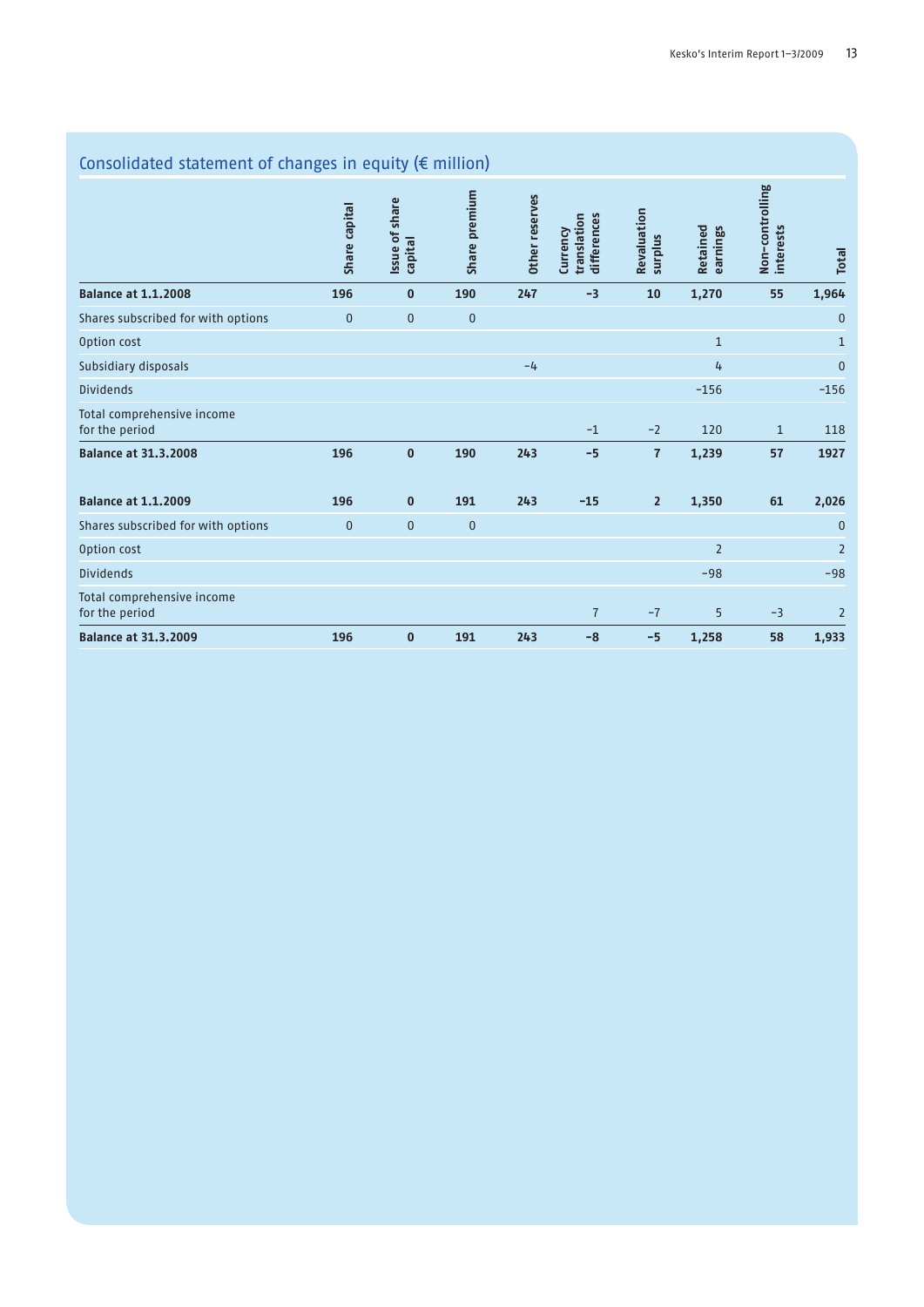## Consolidated cash flow statement (€ million), condensed

|                                                                                                    | 1-3/2009 | 1-3/2008       |                         | 1-12/2008      |
|----------------------------------------------------------------------------------------------------|----------|----------------|-------------------------|----------------|
| Cash flow from operating activities                                                                |          |                | Change-%                |                |
| Profit before tax                                                                                  | 18       | 160            | $-88.6$                 | 331            |
| Planned depreciation                                                                               | 28       | 30             | $-6.9$                  | 118            |
| Financial income and expenses*                                                                     | 5        | $\mathbf{1}$   | $\left( \ldots \right)$ | $-1$           |
| Other adjustments                                                                                  | -21      | $-134$         | $-84.0$                 | $-130$         |
|                                                                                                    |          |                |                         |                |
| <b>Working capital</b>                                                                             |          |                |                         |                |
| Current non-interest-bearing trade and other receivables,<br>increase $(-)$ / decrease $(+)$       | $-76$    | $-144$         | $-47.2$                 | $-10$          |
| Inventories, increase $(-)$ / decrease $(+)^*$                                                     | 39       | $-14$          | $\left( \ldots \right)$ | 2              |
| Current non-interest-bearing liabilities,<br>increase $(+)$ /decrease $(-)$                        | 20       | 80             | $-74.7$                 | $-78$          |
| Financial items and tax                                                                            | -6       | $-15$          | $-60.2$                 | $-97$          |
| Net cash from operating activities*                                                                | 7        | $-35$          | $\left( \ldots \right)$ | 134            |
|                                                                                                    |          |                |                         |                |
| Cash flow from investing activities                                                                |          |                |                         |                |
| Investments                                                                                        | -69      | $-60$          | 14.5                    | $-320$         |
| Disposals of fixed assets                                                                          | 63       | 117            | $-46.0$                 | 281            |
| Increase of long-term receivables*                                                                 | 0        | $-4$           | $\left( \ldots \right)$ | $-7$           |
| Decrease of long-term receivables*                                                                 | 2        | $\mathbf{0}$   | $\left(  \right)$       | $\Omega$       |
| Net cash used in investing activities*                                                             | -4       | 53             | $\left( \ldots \right)$ | $-46$          |
|                                                                                                    |          |                |                         |                |
| Cash flow from financing activities                                                                |          |                |                         |                |
| Debt increase*                                                                                     | 48       | 3              | $\left( \ldots \right)$ | $\overline{0}$ |
| Debt decrease*                                                                                     | -37      | $-16$          | $\left( \ldots \right)$ | $-53$          |
| Increase (-) /decrease (+) in short-term interest-bearing receivables*                             | -1       | 216            | $\left( \ldots \right)$ | 216            |
| Dividends paid*                                                                                    | 0        | $\mathbf{0}$   | $\left( \ldots \right)$ | $-172$         |
| Equity increase*                                                                                   | 0        | $\mathbf{0}$   | (.)                     | $\overline{0}$ |
| Short-term money market investments*                                                               | 55       | $-91$          | (.)                     | $-17$          |
| Other items*                                                                                       | 3        | $\mathbf{0}$   | $\left( \ldots \right)$ | 9              |
| Net cash used in financing activities                                                              | 68       | 111            | $-38.6$                 | $-17$          |
| Change in cash and cash equivalents                                                                | 71       | 128            | $-44.8$                 | 71             |
|                                                                                                    |          |                |                         |                |
| Cash and cash equivalents and current portion of available-for-sale<br>financial assets at 1 Jan.  | 319      | 245            | 30.1                    | 245            |
| Exchange difference and revaluation*                                                               | -3       | $\overline{0}$ | $\left( \ldots \right)$ | $\mathbf{1}$   |
| Cash and cash equivalents relating to available-for-sale assets*                                   | 0        | 3              | $\left( \right)$        | $-2$           |
| Cash and cash equivalents and current portion of available-for-sale<br>financial assets at 31 Mar. | 387      | 371            | 4.4                     | 319            |
|                                                                                                    |          |                |                         |                |

\* (..) Change over 100%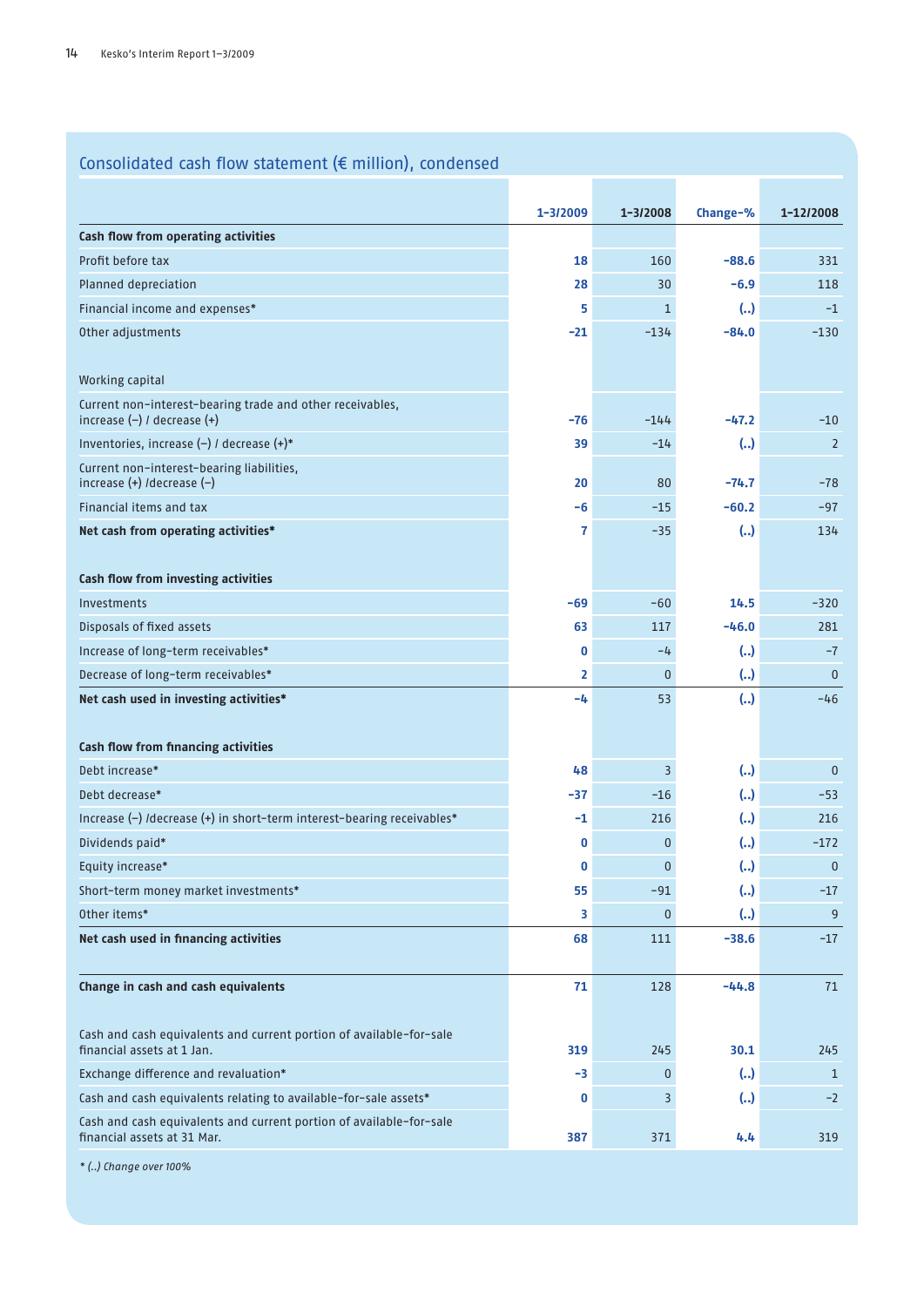| <b>Group financial indicators</b>                                          |          |          |                         |
|----------------------------------------------------------------------------|----------|----------|-------------------------|
|                                                                            |          |          |                         |
|                                                                            |          |          | Change,                 |
|                                                                            | 1-3/2009 | 1-3/2008 | pp                      |
| Return on capital employed, %                                              | 4.2      | 30.1     | $-25.8$                 |
| Return on capital employed, %, rolling 12 months                           | 8.8      | 19.6     | $-10.7$                 |
| Return on capital employed excl. non-recurring items, %                    | 0.6      | 7.3      | $-6.7$                  |
| Return on capital employed excl. non-recurring items, %, rolling 12 months | 8.6      | 13.8     | $-5.3$                  |
| Return on equity, %                                                        | 2.4      | 25.1     | $-22.8$                 |
| Return on equity, %, rolling 12 months                                     | 6.7      | 17.6     | $-10.8$                 |
| Return on equity excl. non-recurring items, %                              | $-0.6$   | 5.6      | $-6.2$                  |
| Return on equity excl. non-recurring items, %, rolling 12 months           | 6.8      | 10.2     | $-3.4$                  |
| Equity ratio, %                                                            | 49.8     | 46.3     | 3.5                     |
| Gearing, %                                                                 | 2.2      | $-1.8$   | 4.1                     |
|                                                                            |          |          | Change, %               |
| Investments, € million*                                                    | 51.5     | 60.3     | $-14.6$                 |
| Investments, % of net sales*                                               | 2.6      | 2.6      | $-3.6$                  |
| Earnings per share, basic, €*                                              | 0.12     | 1.12     | $-89.5$                 |
| Earnings per share, diluted, €*                                            | 0.12     | 1.11     | $-89.5$                 |
| Earnings per share, basic, €**                                             | 0.12     | 1.23     | $-90.4$                 |
| Earnings per share, diluted, €**                                           | 0.12     | 1.22     | $-90.4$                 |
| Earnings per share excl. non-recurring items, basic, €**                   | $-0.03$  | 0.25     | $\left( \ldots \right)$ |
| Cash flow from operating activities, € million**                           | 6.8      | $-35.5$  | $\left( \ldots \right)$ |
| Cash flow from investing activities, € million**                           | $-4.4$   | 52.6     | $\left($ )              |
| Equity per share, $\epsilon$                                               | 19.16    | 19.13    | 0.2                     |
| Personnel, average*                                                        | 19,628   | 21,150   | $-7.2$                  |

\* Continuing operations \*\* Whole Group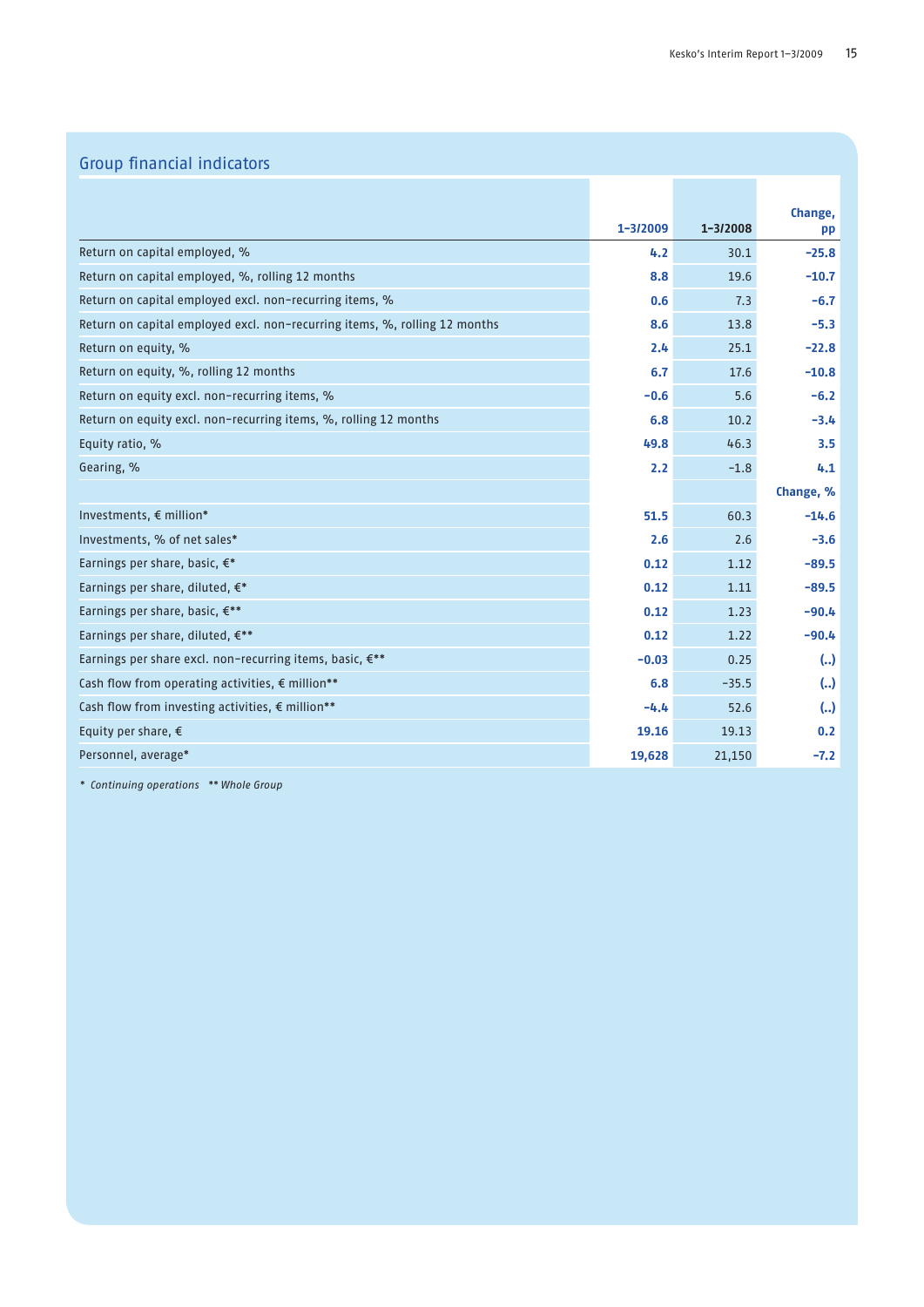|                                                                | $1 - 3$ | $4 - 6$ | $7 - 9$ | $10 - 12$ | $1 - 3$ |
|----------------------------------------------------------------|---------|---------|---------|-----------|---------|
| <b>Group financial indicators by quarter</b>                   | 2008    | 2008    | 2008    | 2008      | 2009    |
| Net sales, $\notin$ million                                    | 2,277   | 2,547   | 2,435   | 2,333     | 2,018   |
| Change in net sales, %                                         | 6.8     | 6.1     | 3.0     | $-2.4$    | $-11.4$ |
| Operating profit, $\epsilon$ million                           | 150.1   | 84.8    | 43.8    | 6.9       | 23.2    |
| Operating margin, %                                            | 6.6     | 3.3     | 1.8     | 0.3       | 1,1     |
| Operating profit excl. non-recurring items, $\epsilon$ million | 36.6    | 81.1    | 72.0    | 27.3      | 3.4     |
| Operating profit excl. non-recurring items, %                  | 1.6     | 3.2     | 3.0     | 1.2       | 0.2     |
| Financial income/expenses, € million                           | $-1.4$  | $-0.2$  | 1.8     | 0.8       | $-5.1$  |
| Profit before tax, $€$ million                                 | 148.6   | 84.3    | 48.0    | 7.7       | 18.2    |
| Profit before tax, %                                           | 6.5     | 3.3     | 2.0     | 0.3       | 0.9     |
| Return on capital employed, %                                  | 30.1    | 22.2    | 8.2     | 1.4       | 4.2     |
| Return on capital employed excl. non-recurring items, %        | 7.3     | 15.6    | 13.6    | 4.9       | 0.6     |
| Return on equity, %                                            | 25.1    | 19.1    | 4.2     | 0.6       | 2.4     |
| Return on equity excl. non-recurring items, %                  | 5.6     | 12.3    | 10.4    | 4.3       | $-0.6$  |
| Equity ratio, %                                                | 46.3    | 49.0    | 50.2    | 52.4      | 49.8    |
| Investments, $\epsilon$ million*                               | 60.3    | 83.0    | 89.9    | 105.2     | 51.5    |
| Earnings per share, diluted, €*                                | 1.11    | 0.58    | 0.17    | $-0.05$   | 0.12    |
| Equity per share, $\epsilon$                                   | 19.13   | 20.17   | 20.29   | 20.09     | 19.16   |
|                                                                |         |         |         |           |         |

\* Continuing operations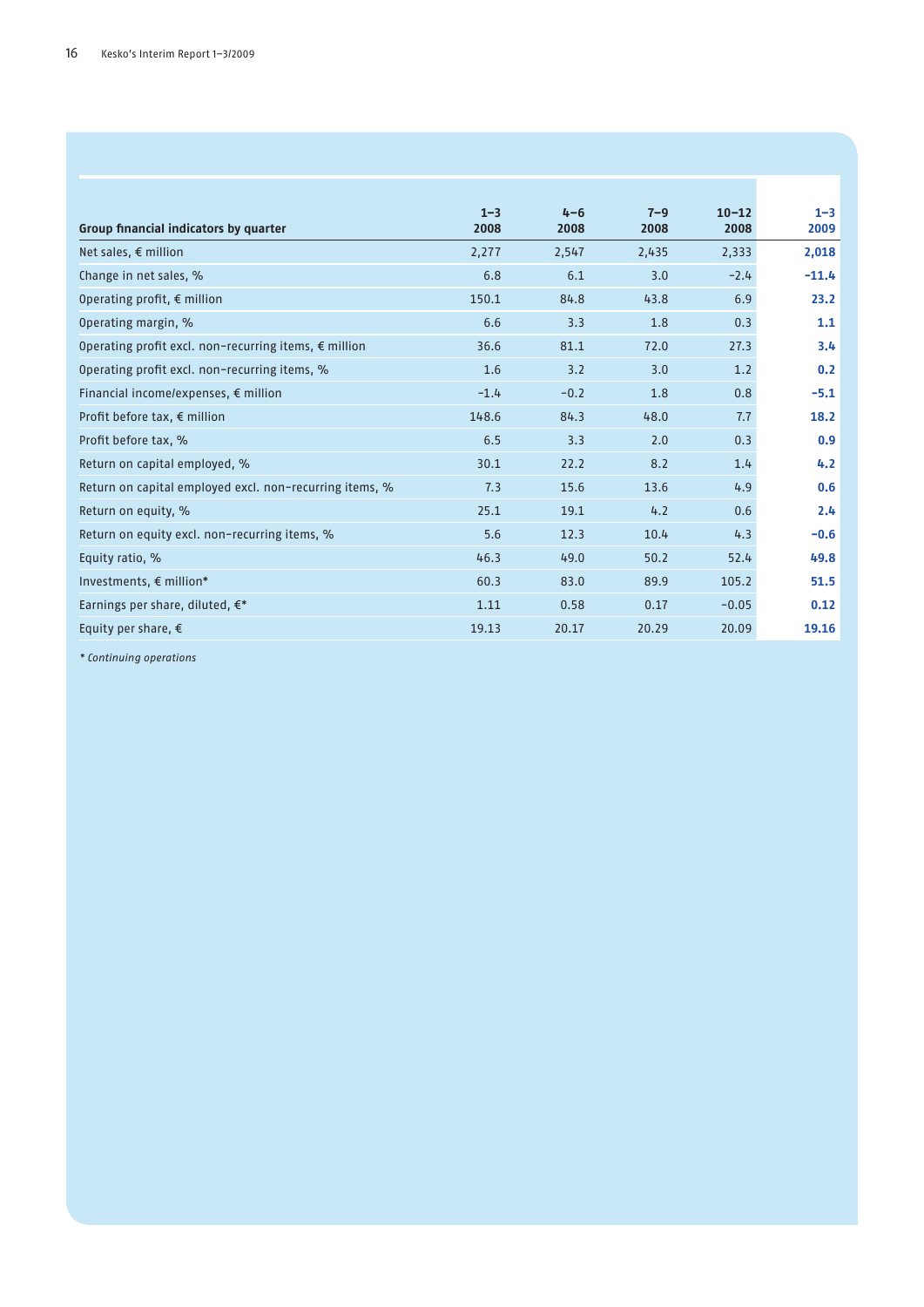## Segment information

| Net sales by segment, continuing operations ( $\epsilon$ million) | $1 - 3/2009$   | $1 - 3/2008$ | Change, % |
|-------------------------------------------------------------------|----------------|--------------|-----------|
| Food trade, Finland                                               | 886            | 850          | 4.2       |
| Food trade, other countries*                                      | $\overline{2}$ | 4            | $-45.6$   |
| <b>Food trade total</b>                                           | 888            | 853          | 4.0       |
| - of which intersegment trade                                     | 41             | 48           | $-14.1$   |
|                                                                   |                |              |           |
| Home and speciality goods trade, Finland                          | 338            | 349          | $-3.2$    |
| Home and speciality goods trade, other countries*                 | 8              | 15           | $-46.8$   |
| Home and speciality goods trade total                             | 346            | 364          | $-5.0$    |
| - of which intersegment trade                                     | $\overline{2}$ | 3            | $-38.6$   |
| Building and home improvement trade, Finland                      | 262            | 329          | $-20.4$   |
| Building and home improvement trade, other countries*             | 267            | 366          | $-27.1$   |
| Building and home improvement trade total                         | 529            | 695          | $-23.9$   |
| - of which intersegment trade                                     | 0              | $\mathbf{1}$ | $-30.1$   |
| Car and machinery trade, Finland                                  | 258            | 329          | $-21.3$   |
| Car and machinery trade, other countries*                         | 38             | 73           | $-48.6$   |
| Car and machinery trade total                                     | 296            | 402          | $-26.3$   |
|                                                                   | 0              |              | $-84.9$   |
| - of which intersegment trade                                     |                | $\mathbf{0}$ |           |
| Common operations and eliminations                                | -41            | $-37$        | 9.7       |
| <b>Finland total</b>                                              | 1,703          | 1,819        | $-6.4$    |
| 0ther countries total*                                            | 315            | 458          | $-31.3$   |
| <b>Group total</b>                                                | 2,018          | 2,277        | $-11.4$   |

\* Exports and net sales in countries other than Finland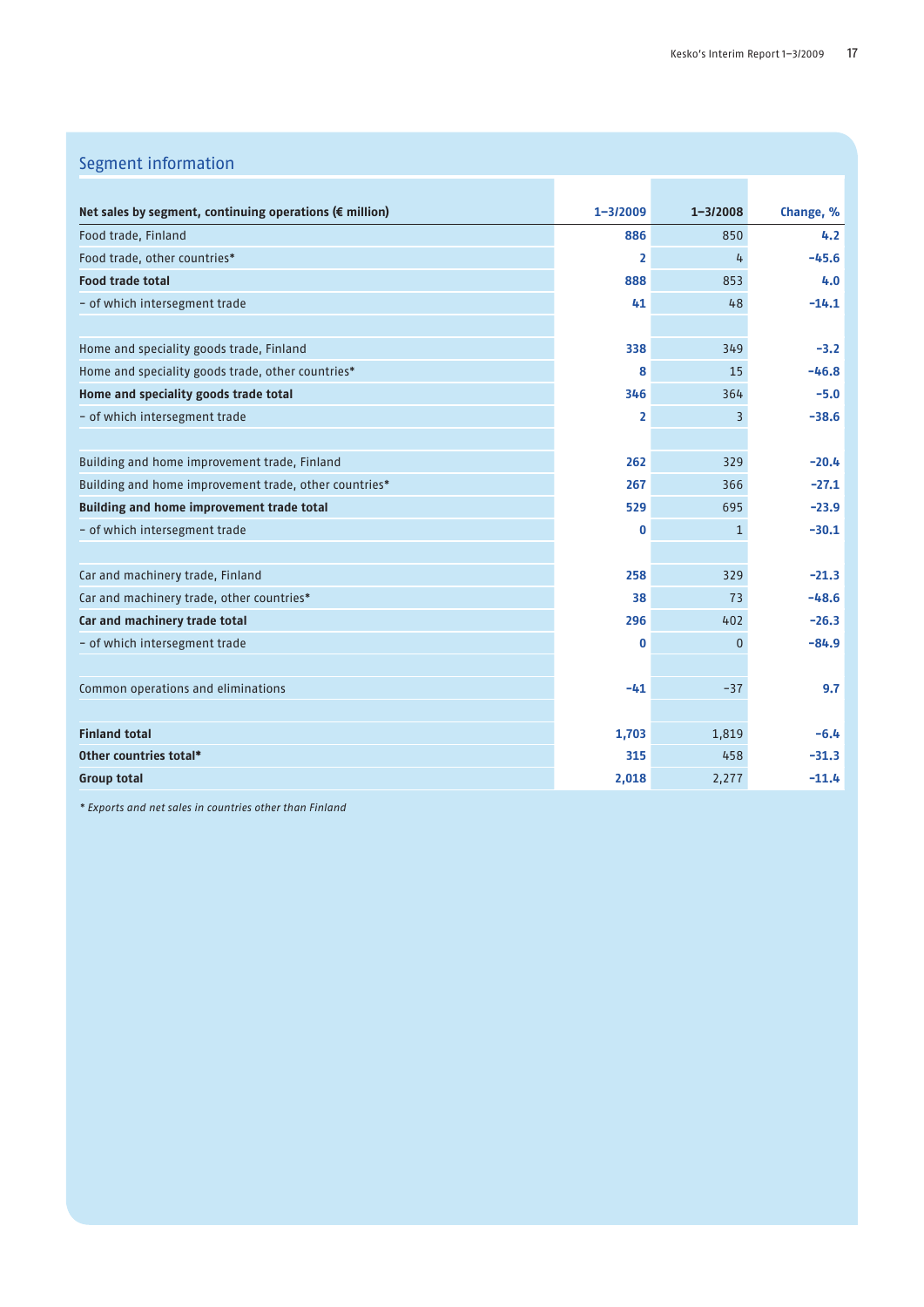| Operating profit by segment, continuing operations ( $\epsilon$ million) | $1 - 3/2009$ | $1 - 3/2008$ | Change   |
|--------------------------------------------------------------------------|--------------|--------------|----------|
| Food trade                                                               | 42.3         | 81.3         | $-39.1$  |
| Home and speciality goods trade                                          | $-3.3$       | 40.1         | $-43.4$  |
| Building and home improvement trade                                      | $-5.2$       | 7.3          | $-12.5$  |
| Car and machinery trade                                                  | $-6.0$       | 15.8         | $-21.8$  |
| Common operations and eliminations                                       | $-4.6$       | 5.6          | $-10.2$  |
| Group's operating profit                                                 | 23.2         | 150.1        | $-126.9$ |

| Segments' operating profits, excl. non-recurring items, continuing operations |              |              |         |
|-------------------------------------------------------------------------------|--------------|--------------|---------|
| $(\epsilon$ million)                                                          | $1 - 3/2009$ | $1 - 3/2008$ | Change  |
| Food trade                                                                    | 33.8         | 25.0         | 8.9     |
| Home and speciality goods trade                                               | $-10.7$      | $-6.8$       | $-3.9$  |
| Building and home improvement trade                                           | $-9.1$       | 7.3          | $-16.5$ |
| Car and machinery trade                                                       | $-6.0$       | 15.8         | $-21.8$ |
| Common operations and eliminations                                            | $-4.6$       | $-4.8$       | 0.2     |
| <b>Total</b>                                                                  | 3.4          | 36.6         | $-33.2$ |

т

| Segments' operating margins excl. non-recurring items, continuing operations | $1 - 3/2009$<br>% of net sales | $1 - 3/2008$<br>% of net sales | Change,<br>pp |
|------------------------------------------------------------------------------|--------------------------------|--------------------------------|---------------|
| Food trade                                                                   | 3.8                            | 2.9                            | 0.9           |
| Home and speciality goods trade                                              | $-3.1$                         | $-1.9$                         | $-1.2$        |
| Building and home improvement trade                                          | $-1.7$                         | 1.1                            | $-2.8$        |
| Car and machinery trade                                                      | $-2.0$                         | 3.9                            | $-6.0$        |
| <b>Total</b>                                                                 | 0.2                            | 1.6                            | $-1.4$        |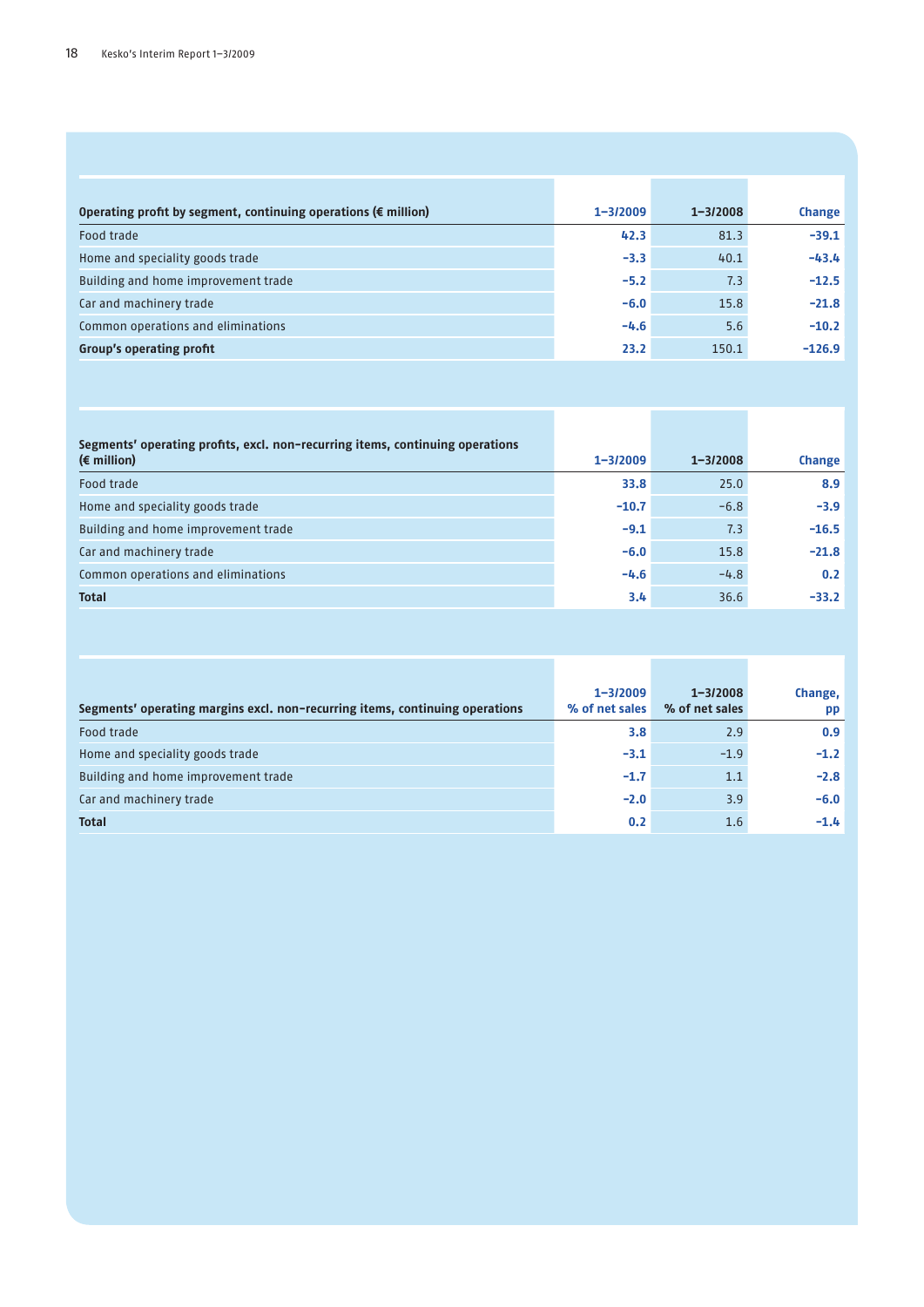| Capital employed by segment, cumulative average (€ million) | 31.3.2009 | 31.3.2008 | Change |
|-------------------------------------------------------------|-----------|-----------|--------|
| Food trade                                                  | 646       | 623       | 22     |
| Home and speciality goods trade                             | 519       | 485       | 34     |
| Building and home improvement trade                         | 651       | 611       | 40     |
| Car and machinery trade                                     | 285       | 278       |        |
| Common operations and eliminations                          | 81        | 147       | -65    |
| Group total                                                 | 2,182     | 2,144     | 38     |

| Return on capital employed by segment<br>excl. non-recurring items, % | $1 - 3/2009$ | $1 - 3/2008$ | Change,<br>pp | <b>Rolling</b><br>12 mo 3/2009 |
|-----------------------------------------------------------------------|--------------|--------------|---------------|--------------------------------|
| Food trade                                                            | 20.9         | 16.0         | 4.9           | 20.6                           |
| Home and speciality goods trade                                       | $-8.3$       | $-5.6$       | $-2.7$        | 5.3                            |
| Building and home improvement trade                                   | $-5.6$       | 4.8          | $-10.4$       | 6.3                            |
| Car and machinery trade                                               | $-8.4$       | 22.7         | $-31.1$       | 3.1                            |
| <b>Group total</b>                                                    | 0.6          | 7.3          | $-6.7$        | 8.6                            |

| Investments by segment, continuing operations ( $\epsilon$ million) | 1-3/2009 | $1 - 3/2008$ | Change |
|---------------------------------------------------------------------|----------|--------------|--------|
| Food trade                                                          | 21       | 24           | -3     |
| Home and speciality goods trade                                     | 10       |              |        |
| Building and home improvement trade                                 | 20       | 23           | -3     |
| Car and machinery trade                                             |          |              |        |
| Group total                                                         | 51       | 60           |        |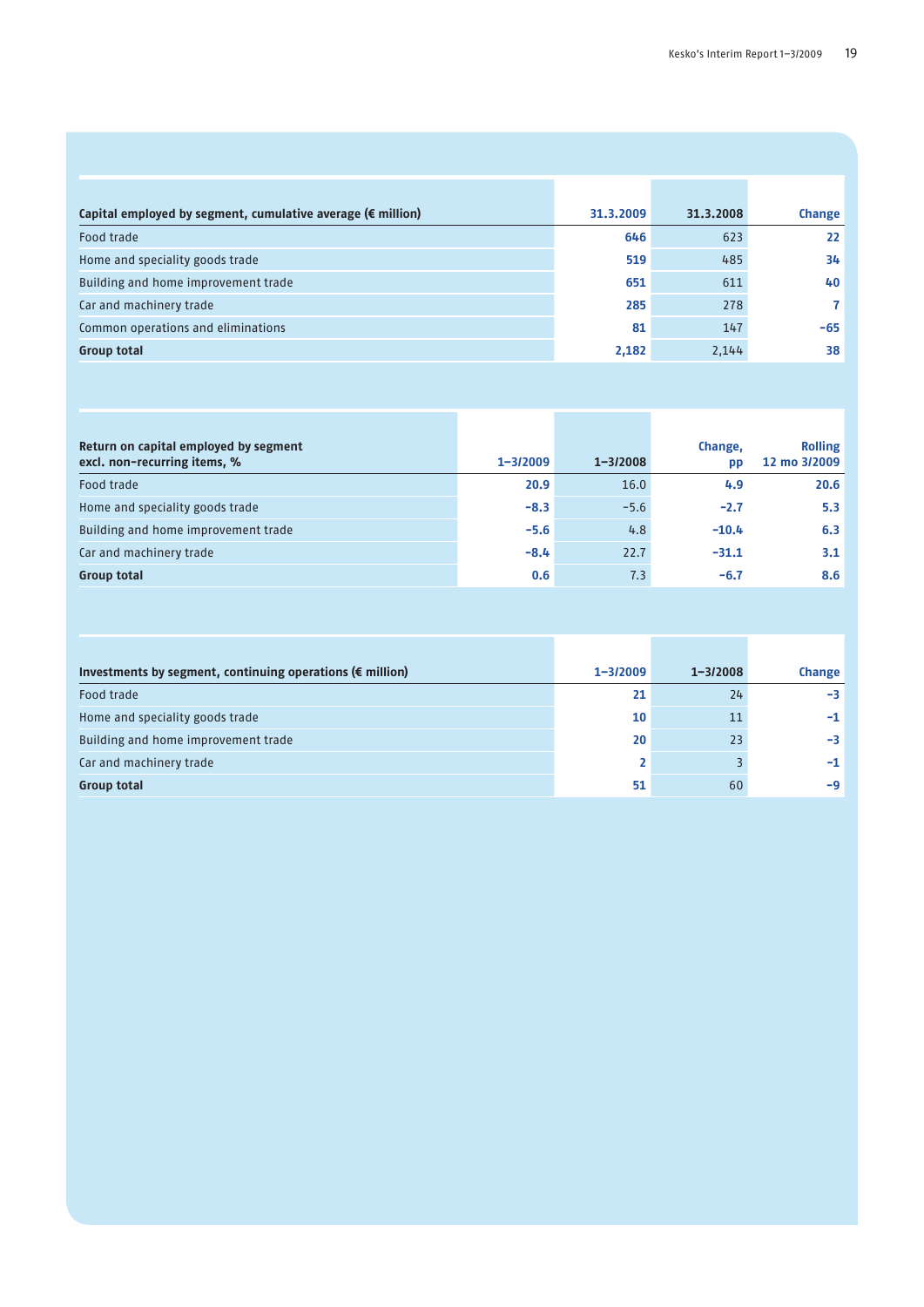## Segment information by quarter

| Net sales by segment, continuing operations ( $\epsilon$ million) | $1 - 3$<br>2008 | $4 - 6$<br>2008 | $7 - 9$<br>2008 | $10 - 12$<br>2008 | $1 - 3$<br>2009 |
|-------------------------------------------------------------------|-----------------|-----------------|-----------------|-------------------|-----------------|
| Food trade                                                        | 853             | 939             | 933             | 982               | 888             |
| Home and speciality goods trade                                   | 364             | 355             | 396             | 490               | 346             |
| Building and home improvement trade                               | 695             | 870             | 795             | 617               | 529             |
| Car and machinery trade                                           | 402             | 426             | 357             | 295               | 296             |
| Common operations and eliminations                                | $-37$           | $-44$           | $-46$           | $-51$             | $-41$           |
| Group total                                                       | 2,277           | 2.547           | 2,435           | 2,333             | 2,018           |

| Segments' operating profits, continuing operations ( $\epsilon$ million) | $1 - 3$<br>2008 | $4 - 6$<br>2008 | $7 - 9$<br>2008 | $10 - 12$<br>2008 | $1 - 3$<br>2009 |
|--------------------------------------------------------------------------|-----------------|-----------------|-----------------|-------------------|-----------------|
| Food trade                                                               | 81.3            | 31.5            | 45.3            | 27.4              | 42.3            |
| Home and speciality goods trade                                          | 40.1            | 3.7             | 9.2             | 10.6              | $-3.3$          |
| Building and home improvement trade                                      | 7.3             | 34.6            | $-16.1$         | $-6.5$            | $-5.2$          |
| Car and machinery trade                                                  | 15.8            | 21.3            | 10.4            | $-17.0$           | $-6.0$          |
| Common operations and eliminations                                       | 5.6             | $-6.3$          | $-4.9$          | $-7.6$            | $-4.6$          |
| Group total                                                              | 150.1           | 84.8            | 43.8            | 6.9               | 23.2            |

| Segments' operating profits excl. non-recurring items,<br>continuing operations ( $\notin$ million) | $1 - 3$<br>2008 | $4 - 6$<br>2008 | $7 - 9$<br>2008 | $10 - 12$<br>2008 | $1 - 3$<br>2009 |
|-----------------------------------------------------------------------------------------------------|-----------------|-----------------|-----------------|-------------------|-----------------|
| Food trade                                                                                          | 25.0            | 31.5            | 34.4            | 31.6              | 33.8            |
| Home and speciality goods trade                                                                     | $-6.8$          | 3.5             | 6.8             | 27.7              | $-10.7$         |
| Building and home improvement trade                                                                 | 7.3             | 31.0            | 25.5            | $-7.5$            | $-9.1$          |
| Car and machinery trade                                                                             | 15.8            | 21.3            | 10.4            | $-17.1$           | $-6.0$          |
| Common operations                                                                                   | $-4.8$          | $-6.2$          | $-5.1$          | $-7.5$            | $-4.6$          |
| Group total                                                                                         | 36.6            | 81.1            | 72.0            | 27.3              | 3.4             |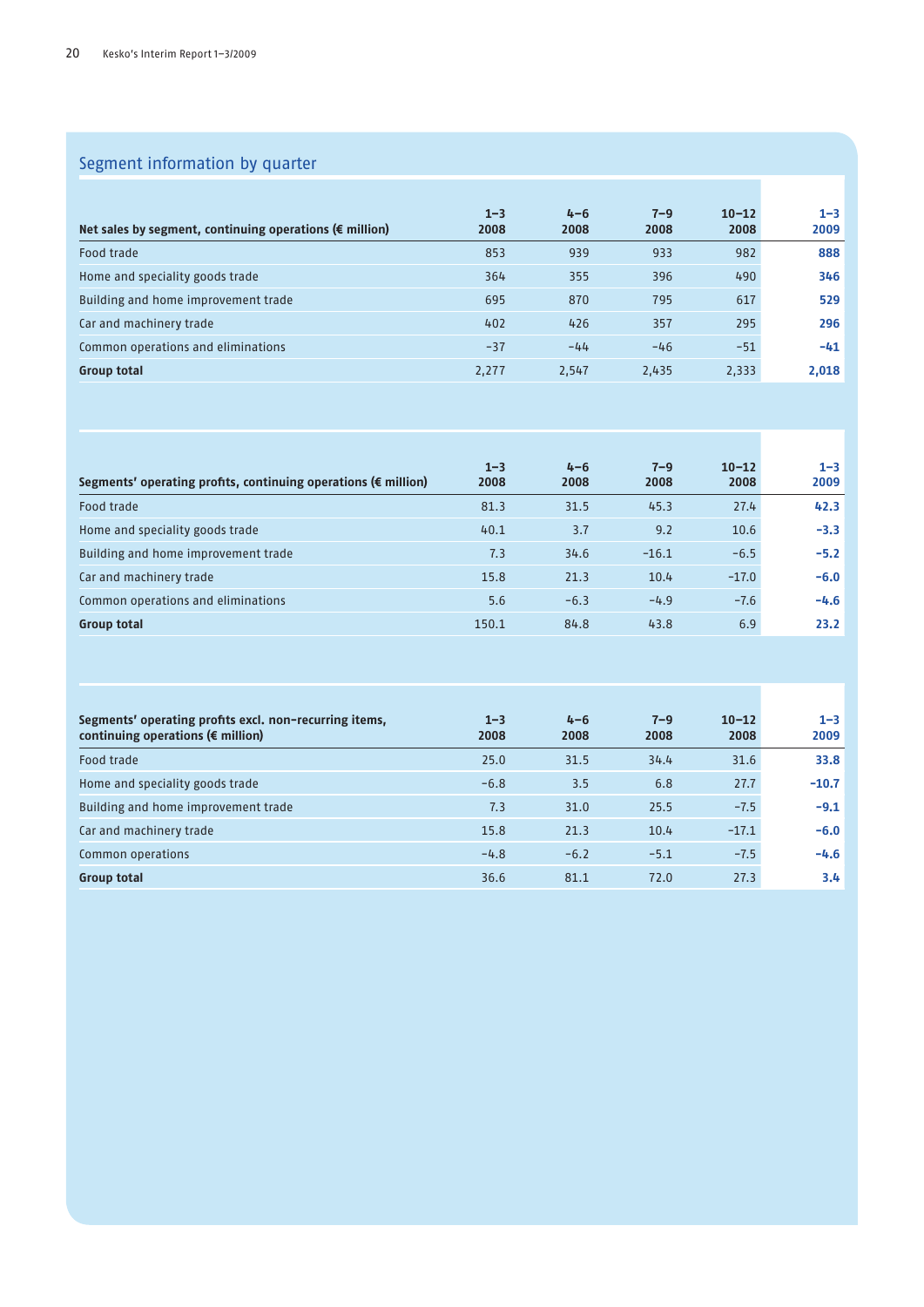**Contract Contract** 

| Personnel, average by segment, continuing operations | $1 - 3/2009$ | $1 - 3/2008$ | Change   |
|------------------------------------------------------|--------------|--------------|----------|
| Food trade                                           | 3,033        | 3,450        | $-417$   |
| Home and speciality goods trade                      | 5,574        | 5,675        | $-101$   |
| Building and home improvement trade                  | 9,209        | 10,330       | $-1,121$ |
| Car and machinery trade                              | 1,407        | 1,453        | $-46$    |
| Common operations                                    | 405          | 242          | 163      |
| <b>Group total</b>                                   | 19,628       | 21,150       | $-1,522$ |

| Personnel at 31.3.* by segment, continuing operations | 2009   | 2008   | Change   |
|-------------------------------------------------------|--------|--------|----------|
| Food trade                                            | 3,498  | 4,034  | -536     |
| Home and speciality goods trade                       | 7,645  | 7,616  | 29       |
| Building and home improvement trade                   | 10,298 | 11,430 | $-1,132$ |
| Car and machinery trade                               | 1,441  | 1,508  | $-67$    |
| Common operations                                     | 444    | 248    | 196      |
| <b>Group total</b>                                    | 23,326 | 24,836 | $-1,510$ |
|                                                       |        |        |          |

\* Total number incl. part-time employees

| Group contingent liabilities ( $\notin$ million)          | 31.3.2009 | 31.32008       | Change,%          |
|-----------------------------------------------------------|-----------|----------------|-------------------|
| For own commitments                                       | 206       | 231            | $-11.1$           |
| For associates                                            | ۰         |                |                   |
| For shareholders                                          | 0         | $\mathbf{0}$   | 0.0               |
| For others                                                | 8         | $\overline{7}$ | 18.3              |
| Lease liabilities                                         | 24        | 15             | 63.4              |
|                                                           |           |                |                   |
| Liabilities arising from derivative financial instruments |           |                |                   |
|                                                           |           |                |                   |
|                                                           |           |                | <b>Fair value</b> |
| Values of underlying instruments at 31.3.                 | 31.3.2009 | 31.32008       | 31.3.2009         |
| Interest rate derivatives                                 |           |                |                   |
| Forward and future contracts                              | 19        |                | 0.1               |
| Interest rate swap contracts                              | 205       | 203            | 6.2               |
| Currency derivatives                                      |           |                |                   |
| Forward and future contracts                              | 439       | 329            | $-2.3$            |
| Option contracts                                          | 1         |                | $\bf{0}$          |
| Currency swap contracts                                   | 100       | 100            | $-10.2$           |
| Commodity derivatives                                     |           |                |                   |
| <b>Electricity derivatives</b>                            | 39        | 42             | $-15.3$           |
| Grain derivatives                                         |           | $\mathbf{1}$   |                   |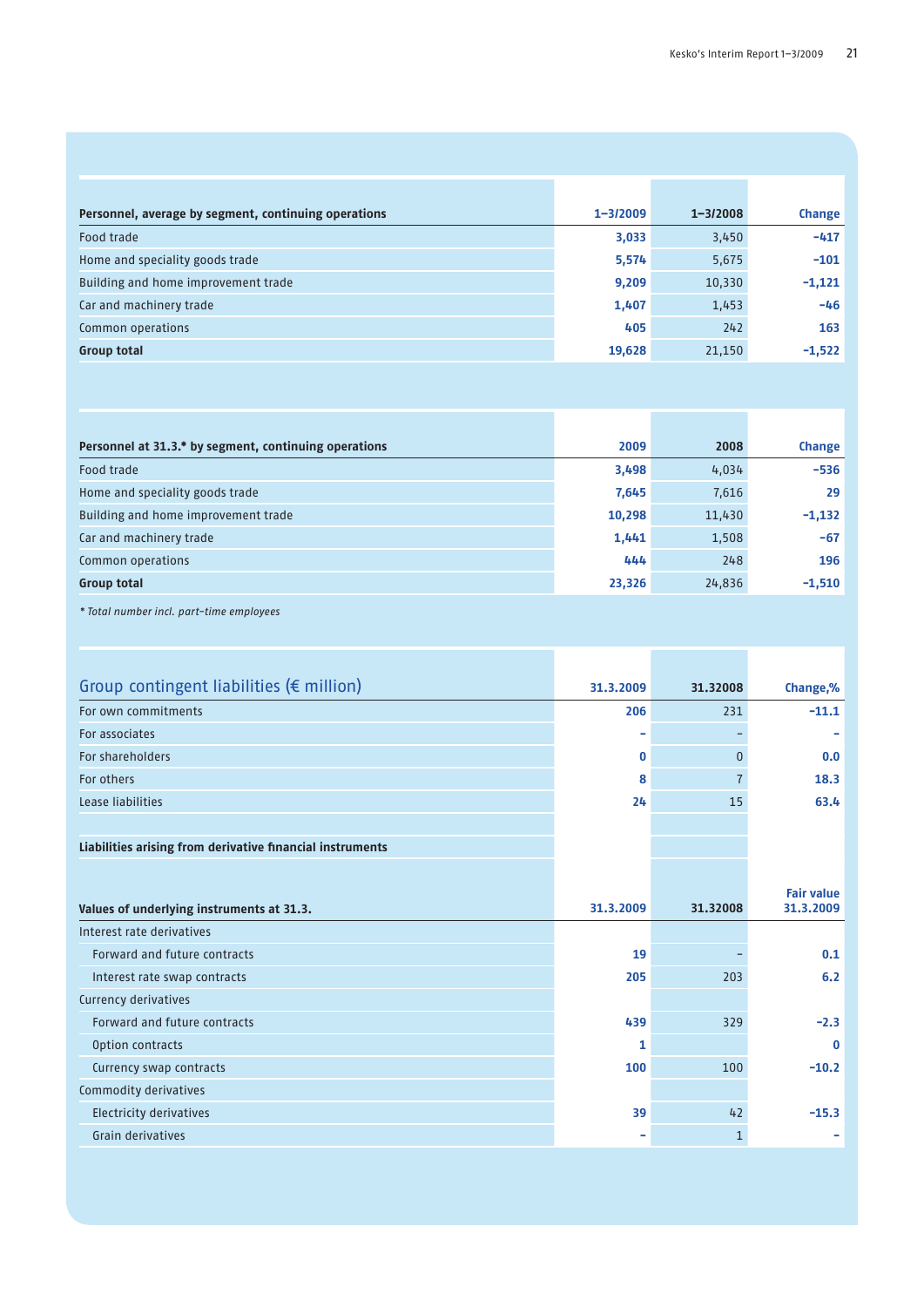## **Calculation of financial indicators**

| Return on capital employed, %                                                         | $=$      | Operating profit<br>(Non-current assets + Inventories + Receivables + Other current assets                                                                                                                   | x 100     |
|---------------------------------------------------------------------------------------|----------|--------------------------------------------------------------------------------------------------------------------------------------------------------------------------------------------------------------|-----------|
|                                                                                       |          | - Non-interest-bearing liabilities) on average for the reporting period                                                                                                                                      |           |
| Return on capital employed, %,<br>rolling 12 months                                   |          | Operating profit for the prior 12 months<br>(Non-current assets + Inventories + Receivables + Other current assets<br>- Non-interest-bearing liabilities) on average for 12 months                           | x 100     |
| Return on capital employed,<br>excluding non-recurring items, %                       | $=$      | Operating profit excl. non-recurring items<br>(Non-current assets + Inventories + Receivables + Other current assets<br>- Non-interest-bearing liabilities) on average for the reporting period              | x 100     |
| Return on capital employed,<br>excluding non-recurring items, %,<br>rolling 12 months |          | Operating profit excl. non-recurring items for the prior 12 months<br>(Non-current assets + Inventories + Receivables + Other current assets<br>- Non-interest-bearing liabilities) on average for 12 months | x 100     |
| Return on equity, %                                                                   | $=$      | Profit/loss before tax - income tax<br>Shareholders' equity                                                                                                                                                  | - x 100   |
| Return on equity, %,<br>rolling 12 months                                             |          | Profit/loss for the prior 12 months before tax $-$ income tax for the prior 12 months<br>Shareholders' equity                                                                                                | x 100     |
| Return on equity<br>excluding non-recurring items, %                                  |          | Profit/loss adjusted for non-recurring items before tax<br>- income tax adjusted for the tax effect of non-recurring items<br>Shareholders' equity                                                           | x 100     |
| Return on equity<br>excluding non-recurring items, %,<br>rolling 12 months            |          | Profit/loss for the prior 12 months adjusted for non-recurring items before tax<br>- income tax for the prior 12 months adjusted for the tax effect of non-recurring items<br>Shareholders' equity           | x 100     |
| Equity ratio, %                                                                       | $\equiv$ | Shareholders' equity<br>Statement of financial position total - advances received                                                                                                                            | $- x 100$ |
| Earnings/share, diluted                                                               |          | Profit - non-controlling interests<br>Average number of shares adjusted for the dilutive effect of options                                                                                                   |           |
| Earnings/share, basic                                                                 | $=$      | Profit - non-controlling interests<br>Average number of shares                                                                                                                                               |           |
| Earnings/share excl. non-recurring items,<br>basic                                    |          | Profit adjusted for non-recurring items - non-controlling interests<br>Average number of shares                                                                                                              |           |
| Equity/share                                                                          | $=$      | Equity attributable to equity holders of the parent<br>Basic number of shares at reporting date                                                                                                              |           |
| Gearing, %                                                                            |          | Interest-bearing net liabilities<br>Shareholders' equity                                                                                                                                                     | $- x 100$ |